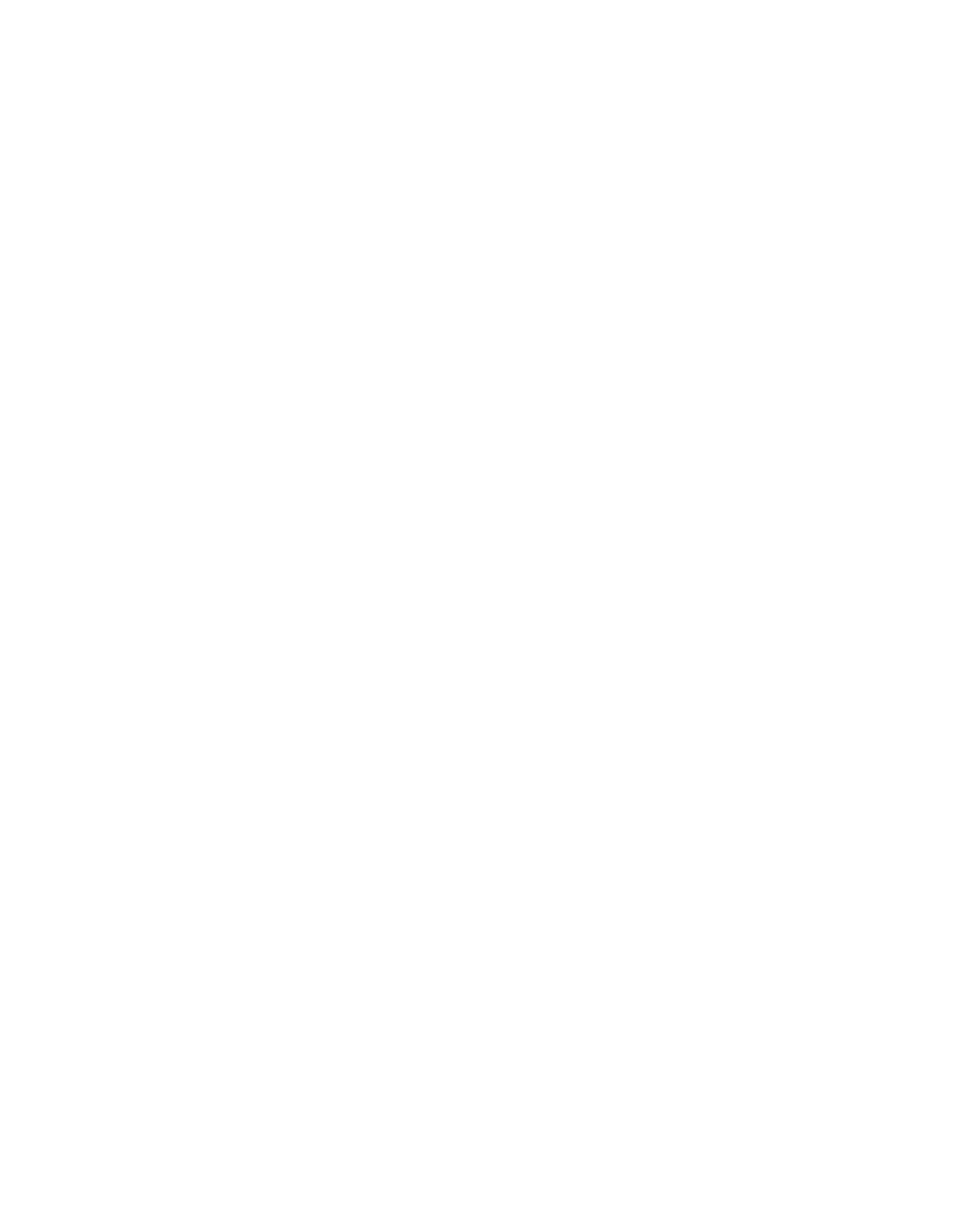# **TABLE OF CONTENTS PAGE**

| <b>SECTION 2 PERFORMANCE REVIEW: GUARANTEED STANDARDS FOR 2016 2</b>             |  |
|----------------------------------------------------------------------------------|--|
|                                                                                  |  |
|                                                                                  |  |
|                                                                                  |  |
|                                                                                  |  |
|                                                                                  |  |
|                                                                                  |  |
|                                                                                  |  |
|                                                                                  |  |
|                                                                                  |  |
|                                                                                  |  |
| SECTION 4 PERFORMANCE REVIEW: OVERALL STANDARDS FOR 2016  15                     |  |
|                                                                                  |  |
|                                                                                  |  |
|                                                                                  |  |
|                                                                                  |  |
|                                                                                  |  |
|                                                                                  |  |
|                                                                                  |  |
| OES 7: Notifying customer of receipt of claim under Guaranteed Standard GES 1 21 |  |
|                                                                                  |  |
|                                                                                  |  |
| 5.2                                                                              |  |
|                                                                                  |  |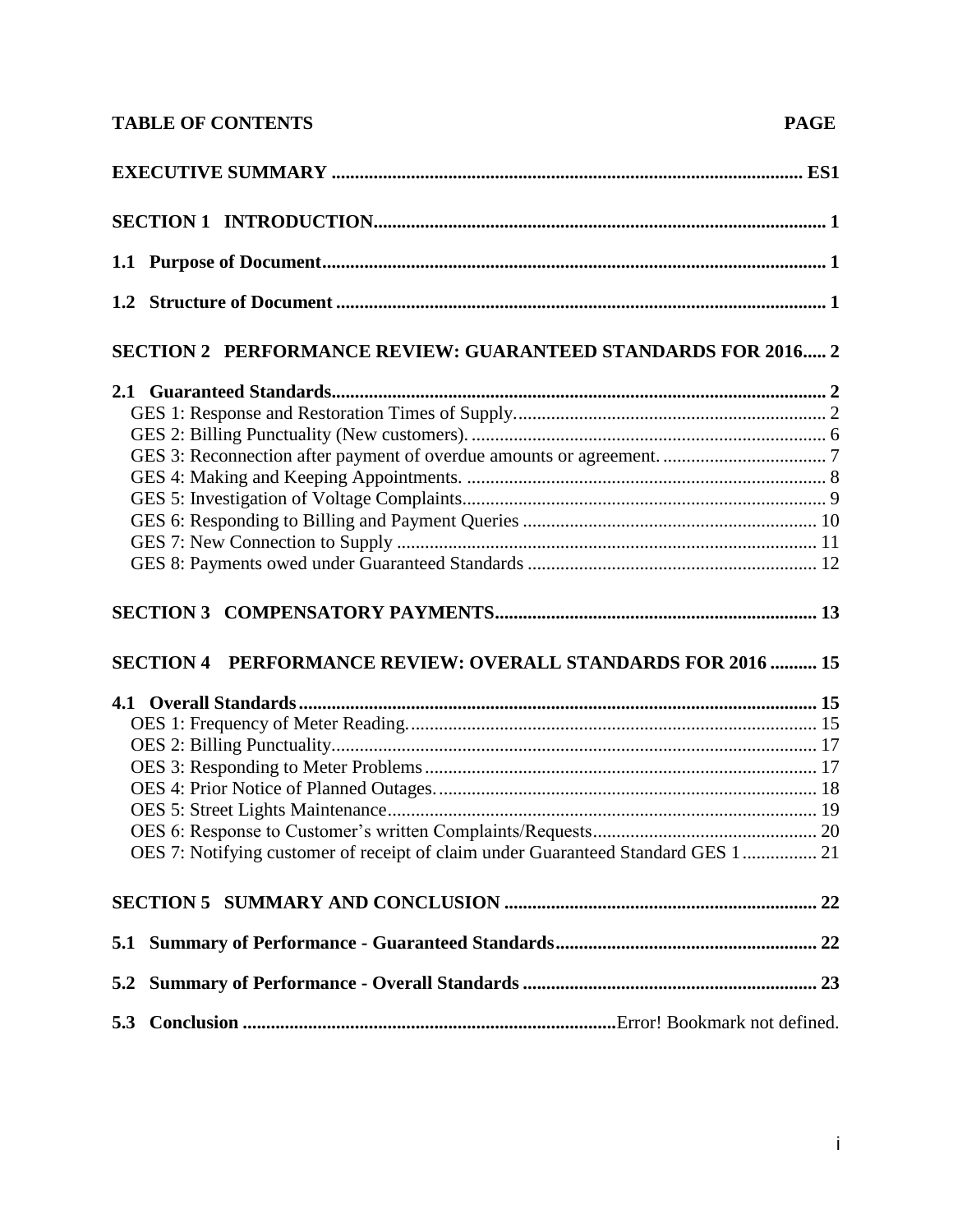# **LIST OF TABLES PAGE**

| Table ES2 - Breaches and Payments Due under the Guaranteed Standards, 2016ES3        |  |
|--------------------------------------------------------------------------------------|--|
|                                                                                      |  |
|                                                                                      |  |
|                                                                                      |  |
|                                                                                      |  |
|                                                                                      |  |
|                                                                                      |  |
|                                                                                      |  |
| Table 7 - Reconnection after Payment of Overdue Amounts or Agreement, 2016 8         |  |
|                                                                                      |  |
|                                                                                      |  |
|                                                                                      |  |
|                                                                                      |  |
|                                                                                      |  |
| Table 13 - Breaches and Minimum Payments Due under the Guaranteed Standards, 2016 14 |  |
| Table 14 - Breaches, Claims and Payments under the Guaranteed Standards, 2016 14     |  |
| Table 15 - Frequency of Meter Reading, Residential and Commercial, 2016  16          |  |
|                                                                                      |  |
|                                                                                      |  |
|                                                                                      |  |
|                                                                                      |  |
|                                                                                      |  |
|                                                                                      |  |
| Table 22 - Response to Customer's written Complaints/Requests, 2016 21               |  |
|                                                                                      |  |
|                                                                                      |  |
|                                                                                      |  |
|                                                                                      |  |
|                                                                                      |  |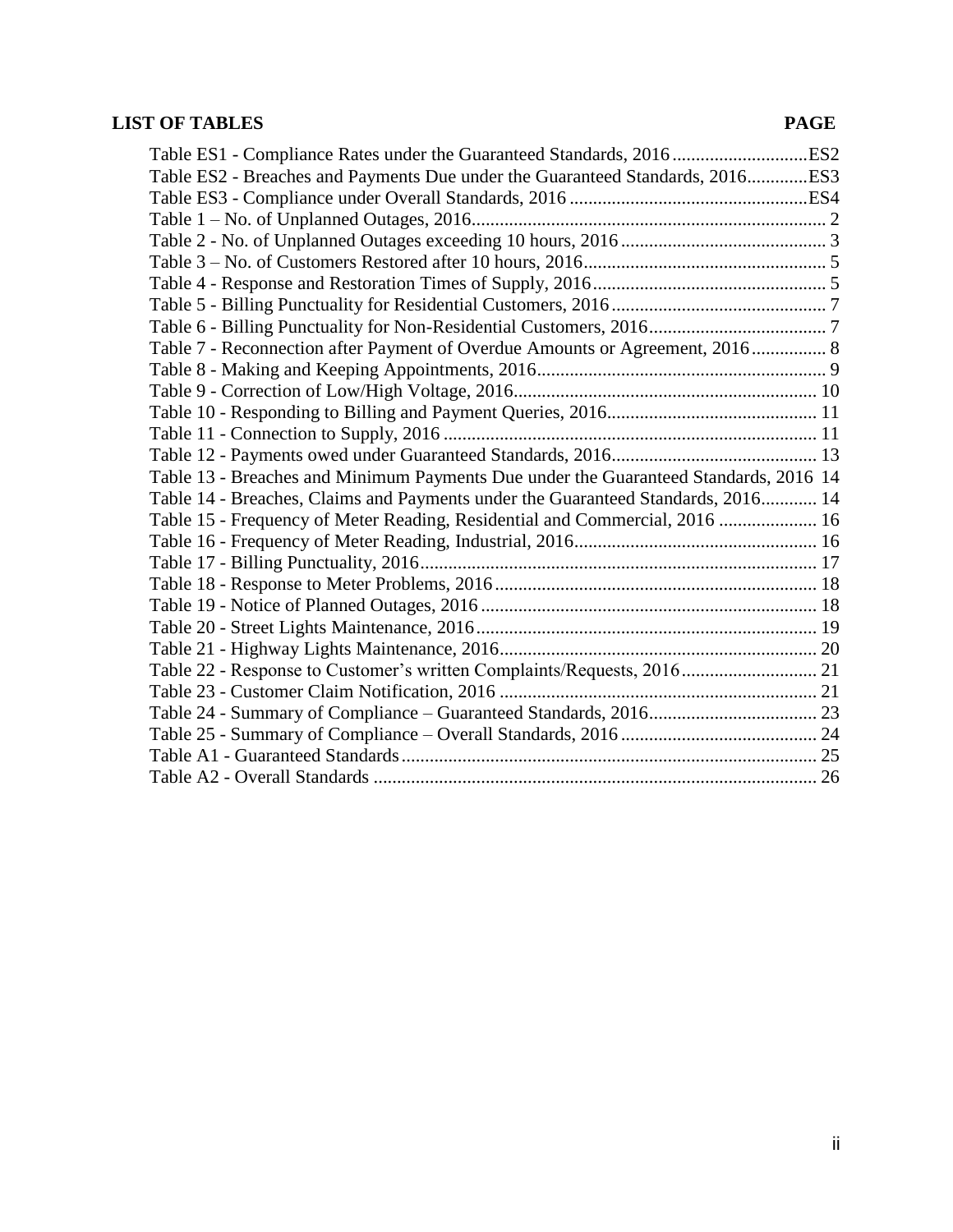#### <span id="page-4-0"></span>**EXECUTIVE SUMMARY**

The Regulated Industries Commission (RIC) is a statutory body established under the Regulated Industries Commission Act No. 26 of 1998. Under Section 6 of the Act, the RIC has the power to prescribe standards of service, monitor compliance, and impose sanctions for non-compliance. In order to fulfil this mandate, the RIC published and implemented the Quality of Service Standards (QSS) for the Electricity Transmission and Distribution Sector.

This is the 2016 Annual Performance Report on the QSS and it presents an analysis of the performance of the Trinidad and Tobago Electricity Commission (T&TEC) with respect to the QSS for the year. The performance for 2016 is compared with that of 2015. The information utilized in this report was supplied by T&TEC via the RIC's QSS reporting system.

#### **Summary of Performance: Guaranteed Standards**

 $\overline{a}$ 

Guaranteed Standards are those that set service levels which must be met for each individual customer by the service provider. Under these standards, the utility is required to make compensatory payments to affected customers if it fails to provide the level of service stipulated. There are eight guaranteed standards for T&TEC, and all but the first (GES 1) carry automatic compensatory payments for breaches<sup>1</sup>.

There were 5,806 breaches under the Guaranteed Standards during 2016 compared with the 1,588 breaches that occurred in 2015. This significant increase was largely due to the breaches occurring under GES 1(Response and Restoration Time) increasing from 1,524 in 2015 to 5,726 in 2016. In the months of July and August severe inclement weather resulted in a high number of outages and lengthy response and restoration times. The remainder of breaches accounted for about 1.5% of the total and are distributed as shown in Table ES 1. Generally, compliance rates across all the standards were similar to those that occurred in 2015. A summary of this is presented below in table ES1.

<sup>&</sup>lt;sup>1</sup>A breach occurs when the service provider fails to achieved the stipulated level of performance for a standard.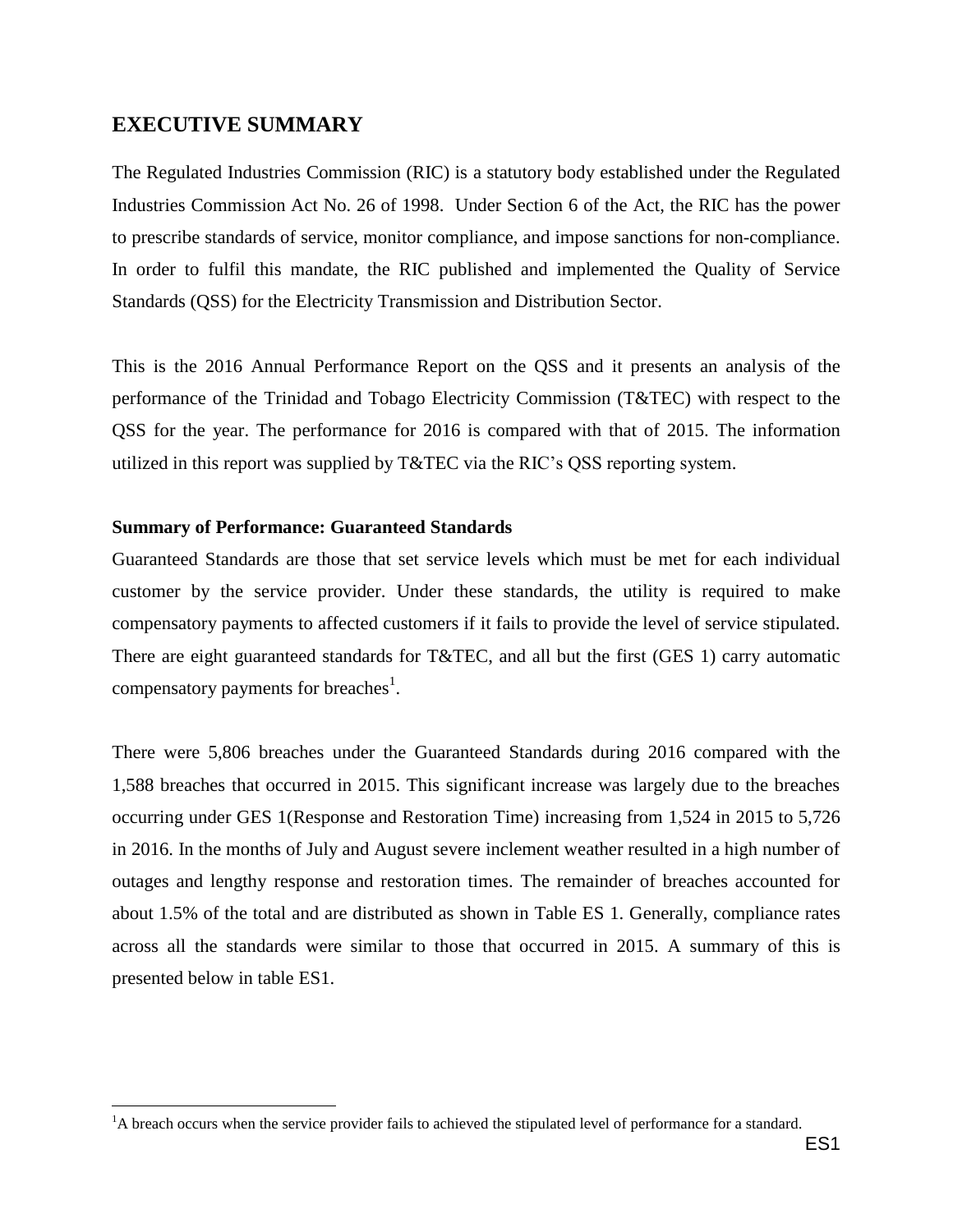<span id="page-5-0"></span>

| Code             | <b>Service</b><br><b>Description</b>                                                             | <b>Performance</b><br><b>Measure</b>                                                                                                     | 2016<br><b>Compliance</b><br>Rates $(\% )$ | 2015<br><b>Compliance</b><br>Rates $(\% )$ |
|------------------|--------------------------------------------------------------------------------------------------|------------------------------------------------------------------------------------------------------------------------------------------|--------------------------------------------|--------------------------------------------|
| GES1             | Response and Restoration Time<br>after unplanned (forced) outages<br>on the distribution system. | Time for restoration of supply to<br>affected customers - within 10 hours                                                                | 99.64                                      | 99.90                                      |
| GES <sub>2</sub> | <b>Billing Punctuality (new</b><br>customers)                                                    | Time for first bill to be mailed after<br>service connection:<br>(a) Residential – within 60 days<br>(b) Non-Residential -within 30 days | 99.80<br>98.10                             | 99.96<br>96.90                             |
| GES <sub>3</sub> | Reconnection After Payment of<br>Overdue Amounts or<br><b>Agreement on Payment</b><br>Schedule   | Time to restore supply after payment<br>is made - within 24 hours                                                                        | 99.95                                      | 99.96                                      |
| GES4             | Making and Keeping<br>Appointments                                                               | Where required, appointments will be<br>made on a morning or afternoon basis                                                             | 100.0                                      | 100.0                                      |
| GES5             | Investigation of Voltage<br>Complaints                                                           | (i) Response - All voltage complaints<br>to be responded to within 24 hours.                                                             | 99.97                                      | 99.86                                      |
|                  |                                                                                                  | (ii) Rectification- All voltage<br>complaints to be rectified within 15<br>working days.                                                 | 98.70                                      | 99.50                                      |
| GES <sub>6</sub> | Responding to Billing and<br>Payment Queries.                                                    | Substantive reply within 15 working<br>days.                                                                                             | 100.0                                      | 100.0                                      |
| GES <sub>7</sub> | New Connection of Supply                                                                         | Service drop and meter to be installed<br>within 3 working days.                                                                         | 99.90                                      | 99.90                                      |
| GES <sub>8</sub> | Payments Owed under<br><b>Guaranteed Standards</b>                                               | Time to credit compensatory<br>payment:<br>Residential – within $30$<br>(i)<br>working days                                              | 0.0                                        | 0.0                                        |
|                  |                                                                                                  | Non-Residential - within 60<br>(ii)<br>working days                                                                                      | N/A                                        | N/A                                        |

#### **Table ES1 - Compliance Rates under the Guaranteed Standards, 2016**

N/A – Not Applicable

The total number of breaches and payments due under the Guaranteed Standards in 2016 is shown in Table ES2. T&TEC is not yet able to identify the individual customers that are affected by breaches of GES 1 due to current limits of its outage management system. Hence customers are still required to submit claims for breaches under this standard. Since the implementation of the standards in 2004, there were never more than three claims filed in any given year. This year was the first time thirty-three claims were made under GES 1. Thirty-one claims were made by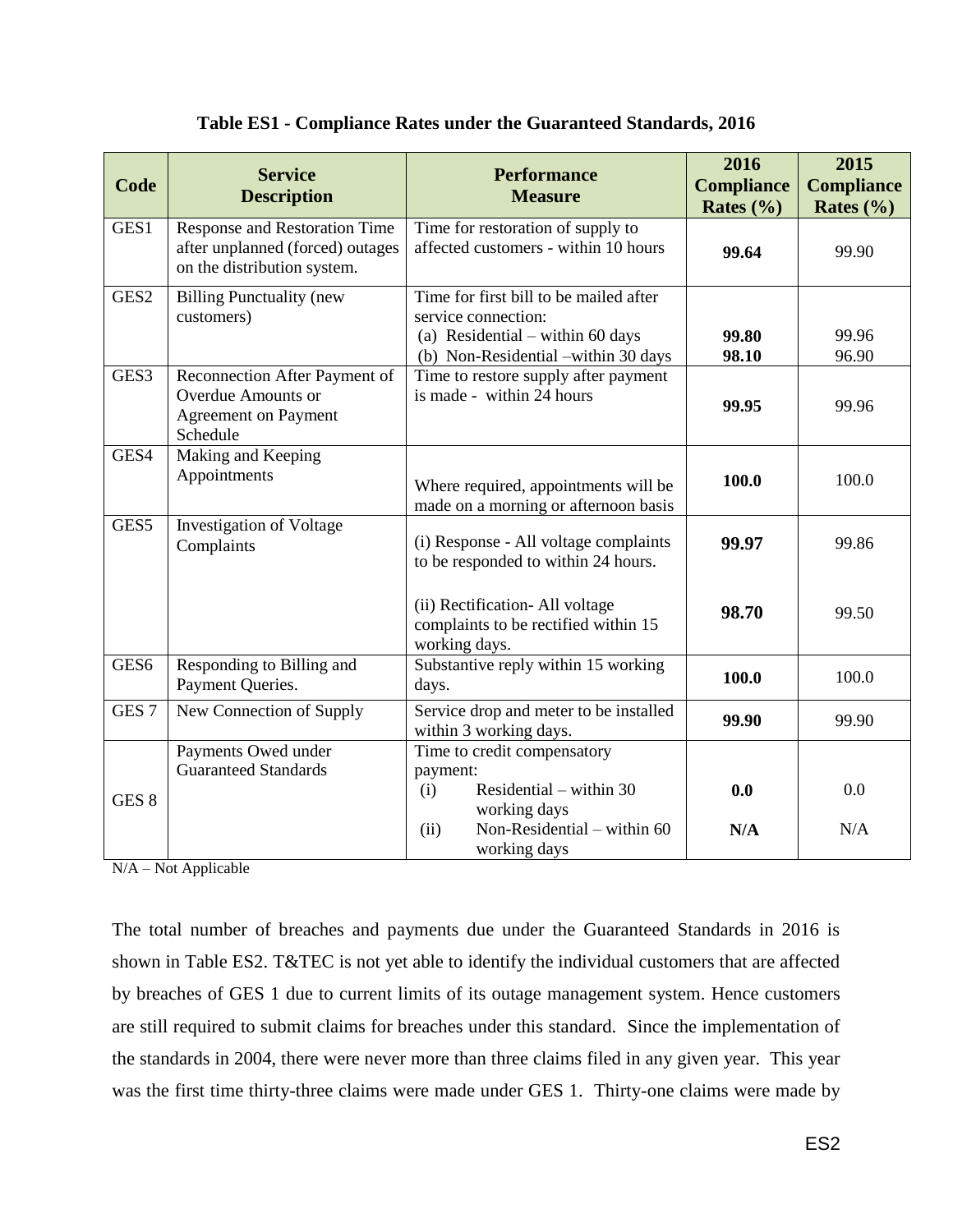residential customers and two by a non-residential customer<sup>2</sup>, all of which received compensatory payments. Of the remaining 80 breaches that were eligible for automatic compensation, T&TEC made 35 payments to customers totalling \$2,430. The RIC estimates that at least \$348,376 would have been due in compensatory payments to customers, if all claims were filed/processed for all breaches that occurred in 2016.

<span id="page-6-0"></span>

| <b>Standard</b>  | <b>Total Number</b>           | <b>Number of Breaches</b> | <b>Minimum Payment Due (\$)</b> |
|------------------|-------------------------------|---------------------------|---------------------------------|
| GES <sub>1</sub> | 1,594,640(affected customers) | 5,726                     | 343,560                         |
| GES <sub>2</sub> | $10,820$ (requests)           | 22                        | 1100                            |
| GES <sub>3</sub> | 28,727(arrangements/payments) | 12                        | 1,416                           |
| GES <sub>4</sub> | $1,103$ (appointments)        | $\overline{0}$            | $\theta$                        |
| GES <sub>5</sub> | 3,671 (voltage complaints)    | 7                         | 350                             |
| GES <sub>6</sub> | $22,566$ (queries)            | $\overline{0}$            | $\theta$                        |
| GES <sub>7</sub> | $12,775$ (requests)           | 14                        | 700                             |
| GES 8            | 93(payments owed)             | 25                        | 1,250                           |
| <b>TOTAL</b>     |                               | 5,806                     | 348,376                         |

**Table ES2 - Breaches and Payments Due under the Guaranteed Standards, 2016**

#### **Summary of Performance: Overall Standards**

 $\overline{a}$ 

The overall standards cover areas of service where it is not appropriate or feasible to give individual guarantees, but where the expectation of the stakeholders is that the utility will provide pre-determined minimum levels of service. These standards generally cover the reliability of service affecting a group of customers. Compliance rates for T&TEC's performance under the overall standards in 2016 are presented in table ES3.

 $2^2$  A Commercial Rate B customer from the Eastern Distribution Area made two claims in September.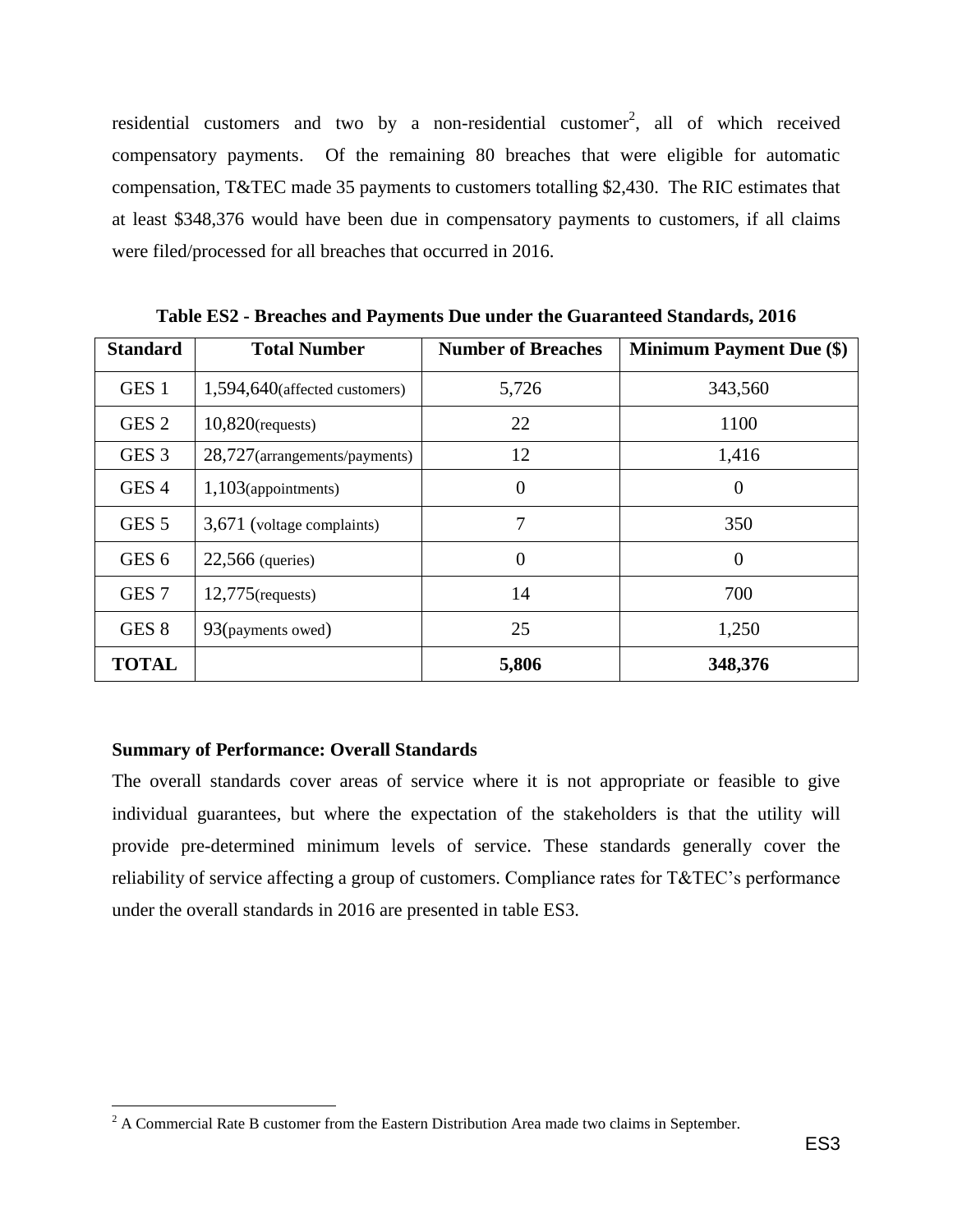<span id="page-7-0"></span>

|                  |                                         |                                                                 | 2016              | 2015              |
|------------------|-----------------------------------------|-----------------------------------------------------------------|-------------------|-------------------|
| Code             | <b>Description</b>                      | <b>Required Performance Units</b>                               | <b>Compliance</b> | <b>Compliance</b> |
| OES1             |                                         | (a) 90% of industrial meters                                    | Rate $(\% )$      | Rate $(\% )$      |
|                  | Frequency of Meter<br>Reading           | should be read every month                                      | 100.0             | 100.0             |
|                  |                                         |                                                                 |                   |                   |
|                  |                                         | (b) 90% of residential and                                      |                   |                   |
|                  |                                         | commercial meters read                                          | 100.0             | 100.0             |
|                  |                                         | according to schedule                                           |                   |                   |
| OES <sub>2</sub> | <b>Billing Punctuality</b>              | 98% of all bills to be mailed                                   |                   |                   |
|                  |                                         | within ten (10) working days                                    | 90.2              | 100.0             |
|                  |                                         | after<br>meter<br>reading<br><sub>or</sub>                      |                   |                   |
| OES3             |                                         | estimation                                                      |                   |                   |
|                  | Responding to Meter<br>Problems         | Visit or substantive reply within<br>10 working days 95% of the | 99.1              | 94.7              |
|                  |                                         | time.                                                           |                   |                   |
| OES4             | Prior Notice of                         | advance notice<br>3<br>days<br>of                               |                   |                   |
|                  | <b>Planned Outages</b>                  | planned outages 100% of the                                     | 92.1              | 96.9              |
|                  |                                         | time                                                            |                   |                   |
| OES <sub>5</sub> | <b>Street Lights</b>                    | Street Lights- within 7 working                                 | 29.9              | 40.5              |
|                  | Maintenance                             | days                                                            |                   |                   |
|                  |                                         |                                                                 |                   |                   |
|                  |                                         | Highway Lights – within 14<br>working days                      | 89.6              | 88.5              |
| OES <sub>6</sub> | Response to                             | Time to respond after receipt of                                |                   |                   |
|                  | Customer                                | queries.                                                        |                   |                   |
|                  | Queries/Requests                        | Initial Response – within 10                                    |                   |                   |
|                  | (written)                               | working days                                                    | 96.2              | 81.7              |
|                  |                                         | Final Position - within 30                                      |                   |                   |
|                  |                                         | working days                                                    | 54.1              | 45.9              |
| OES7             | Notifying Customers                     | 100% of customers<br>be<br>to                                   |                   |                   |
|                  | of Receipt of Claim<br>under Guaranteed | notified of receipt of claim<br>within 10 working days.         | 100.0             | N/A               |
|                  |                                         |                                                                 |                   |                   |
|                  | Standard GES 1                          |                                                                 |                   |                   |

T&TEC's performance under the overall standards was varied, but generally there was no significant improvement. As in previous years, performance under OES 1 (Frequency of Meter Reading), and OES 7 (Notifying Customers of Receipt of Claim under Guaranteed Standard GES 1) achieved full compliance. There was marginal improvement in the performance under OES 3 (Responding to Meter Problems) and OES 6 (Response to Customer Queries/Requests (written)).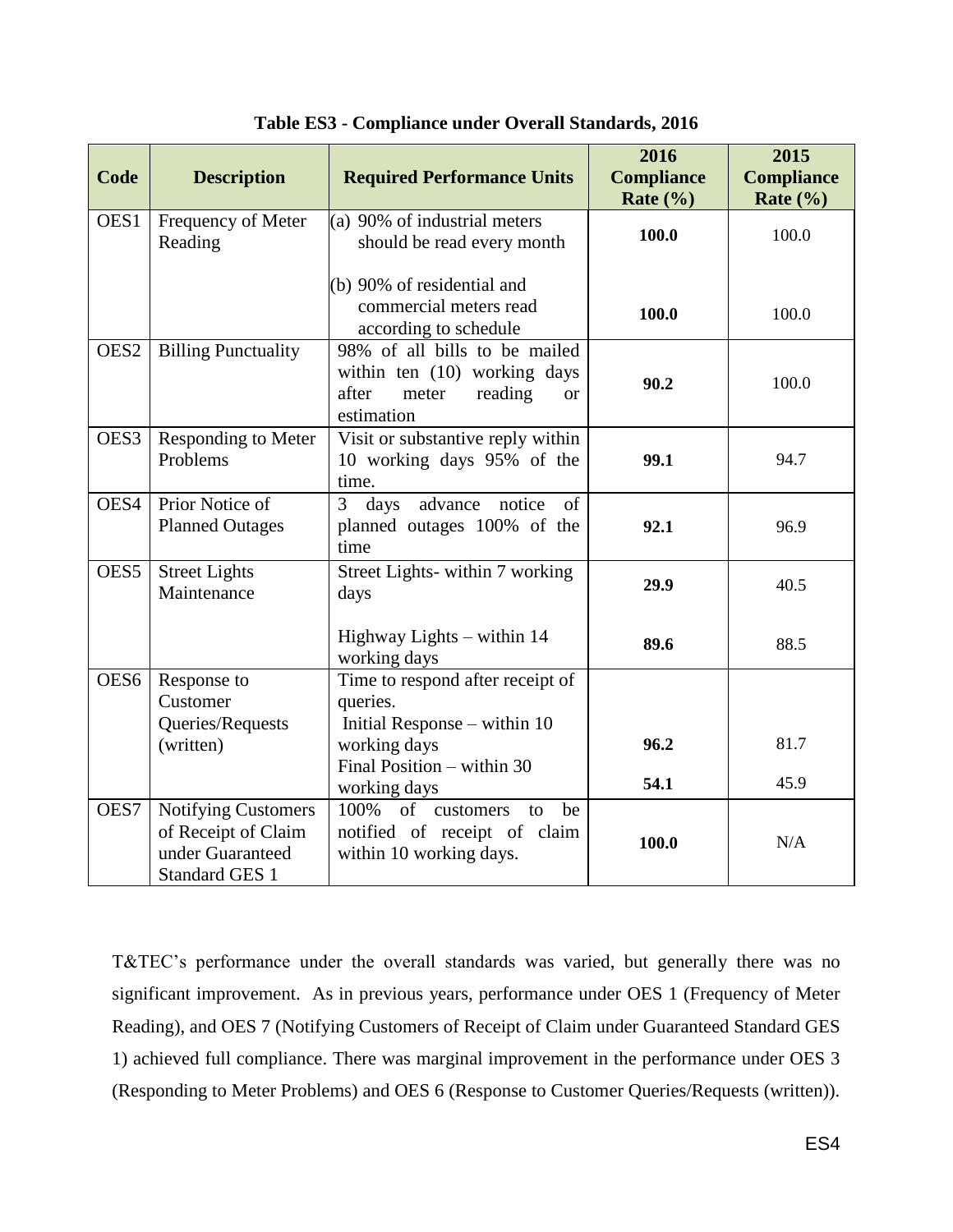However, there was a decline in performance under OES2 (Billing Punctuality), OES 4 (Prior Notice of Unplanned Outages) and OES 5 (Street Lights Maintenance).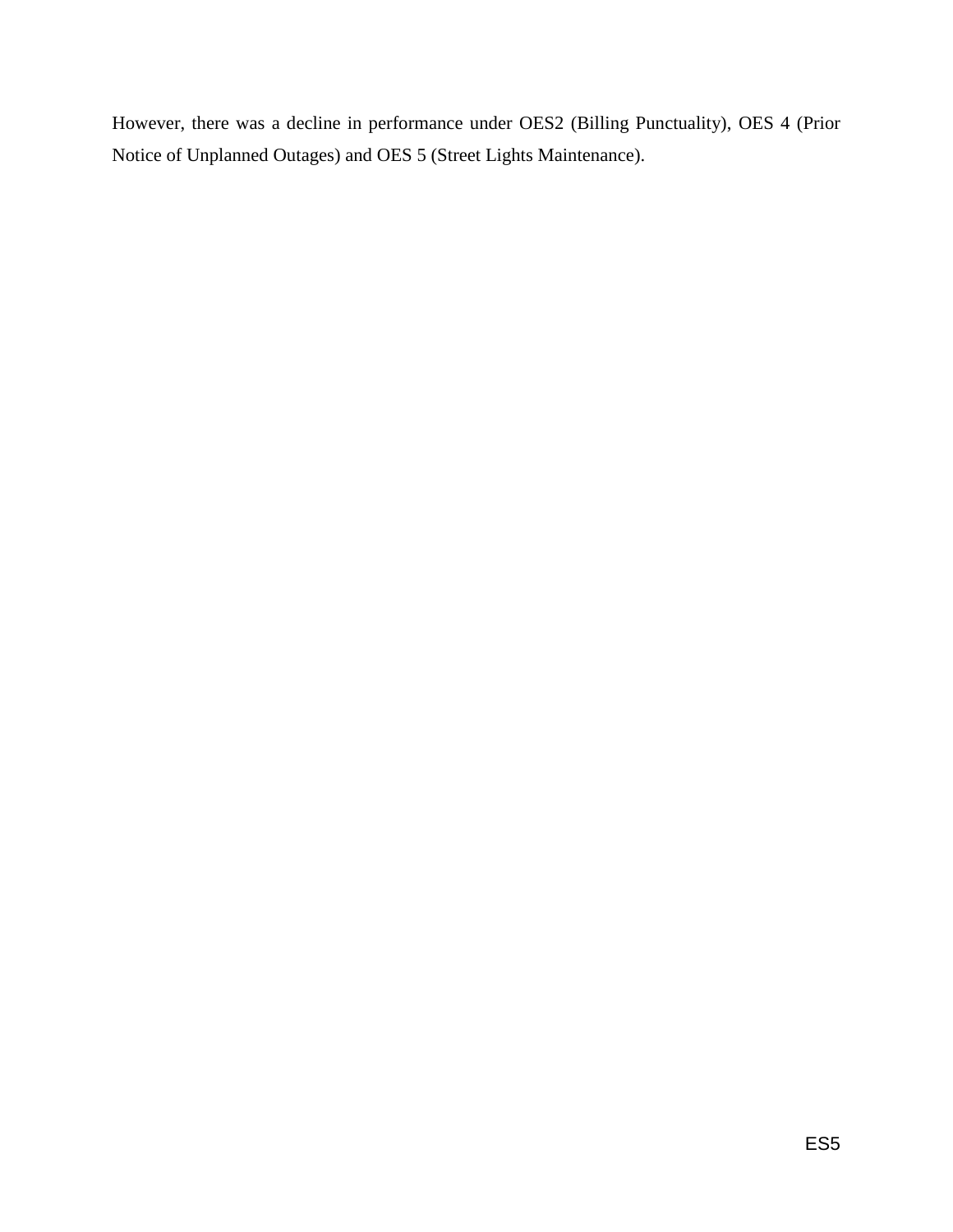### <span id="page-9-0"></span>**SECTION 1 INTRODUCTION**

The RIC is responsible for regulating prices, setting service standards and monitoring performance of service providers in the electricity, and water and wastewater sectors. Monitoring quality of service is an important element in the regulatory framework, since it serves to protect the interests of customers in key service areas. The RIC is empowered under Section 6 of its Act to prescribe standards of service for the service providers under its purview, and to impose sanctions for non-compliance. The Quality of Service Standards (QSS) Scheme for the Electricity Transmission and Distribution Sector was implemented on April  $7<sup>th</sup>$ , 2004. These standards were subsequently revised and the new standards were implemented from April  $2010<sup>3</sup>$ . This is the Annual Performance Report for 2016 on the QSS for the Electricity Transmission and Distribution Sector. The data used in this report was supplied by T&TEC.

#### <span id="page-9-1"></span>**1.1 Purpose of Document**

The purpose of this report is to present an analysis of the performance of T&TEC with respect to the QSS over the four quarters of 2016. It is also intended to inform the public and other stakeholders about the performance of T&TEC.

#### <span id="page-9-2"></span>**1.2 Structure of Document**

 $\overline{a}$ 

The remainder of this document is structured as follows:

- In Section 2, the performance of T&TEC under each of the eight guaranteed standards is presented;
- Section 3 deals with the issue of compensatory payments;
- Section 4 deals with the performance of T&TEC under each of the seven overall standards;
- The summary and conclusion of the report are presented in Section 5; and
- In Appendix 1, tables of the guaranteed and overall standards and the compensatory payment levels for the guaranteed standards are presented.

 $3$  As at the time of publication of this report, the QSS Scheme was further revised and is awaiting publication in the Gazette.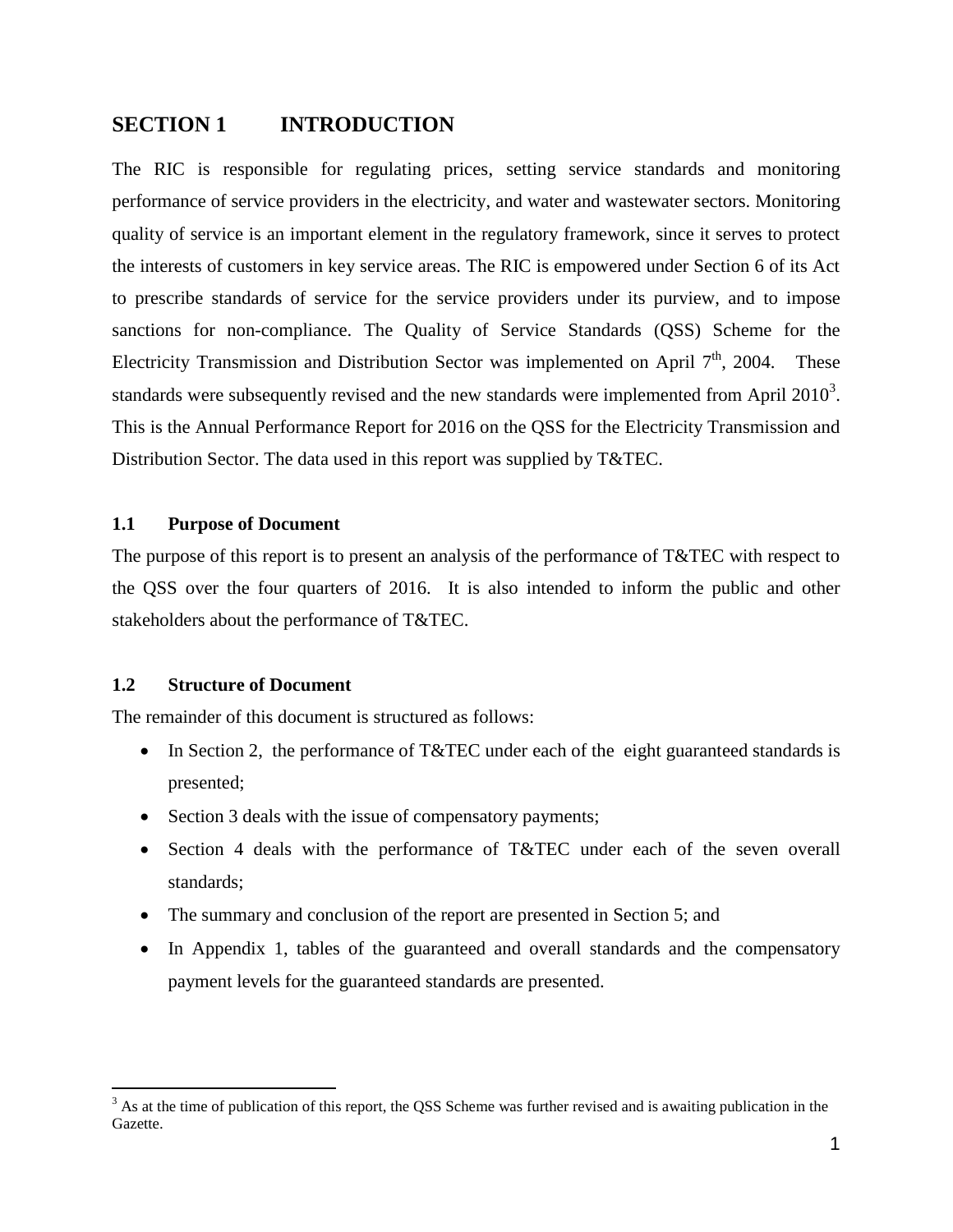# <span id="page-10-0"></span>**SECTION 2 PERFORMANCE REVIEW: GUARANTEED STANDARDS FOR 2016**

#### <span id="page-10-1"></span>**2.1 Guaranteed Standards**

Guaranteed standards set service levels that must be met for each individual customer by the service provider. Under these standards, the utility is required to make compensatory payments to affected customers if it fails to provide the level of service stipulated.

There are eight guaranteed standards, and the performance of T&TEC in each of these is reviewed below for 2016.

#### <span id="page-10-2"></span>**GES 1: Response and Restoration Times of Supply.**

This standard was designed to ensure that T&TEC responds promptly to any unplanned outage and restores supply in the shortest time possible. Accordingly, this standard requires that supply be restored to affected customers within 10 hours after an unplanned outage on the distribution system.

There were 8,116 unplanned outages recorded in 2016, which is equivalent to an average of 22 unplanned outages per day across T&TEC's network. This was an improvement over the average of 24 observed in 2015. Overall, there was a 6.5% reduction in the number of unplanned outages.

<span id="page-10-3"></span>

| Area                   | Jan | Feb | Mar | Apr | <b>May</b> | Jun | Jul | Aug | <b>Sept</b> | Oct | <b>Nov</b> | <b>Dec</b> | <b>TOTAL</b><br>(2016) | <b>TOTAL</b><br>(2015) |
|------------------------|-----|-----|-----|-----|------------|-----|-----|-----|-------------|-----|------------|------------|------------------------|------------------------|
| North                  | 178 | 172 | 148 | 234 | 156        | 234 | 175 | 256 | 212         | 29  | 232        | 232        | 2,258                  | 2,905                  |
| South                  | 166 | 168 | 195 | 148 | 272        | 193 | 215 | 203 | 270         | 249 | 183        | 203        | 2.465                  | 2,735                  |
| Tobago                 | 90  | 76  | 58  | 68  | 50         | 80  | 50  | 63  | 62          | 37  | 35         | 39         | 708                    | 1,135                  |
| East                   | 74  | 65  | 67  | 67  | 51         | 72  | 59  | 86  | 60          | 54  | 59         | 60         | 774                    | 536                    |
| Central                | 119 | 98  | 154 | 161 | 185        | 168 | 166 | 175 | 163         | 195 | 153        | 174        | 1,911                  | 1,367                  |
| <b>TOTAL</b><br>(2016) | 627 | 579 | 622 | 678 | 714        | 747 | 665 | 783 | 767         | 564 | 662        | 708        | 8,116                  |                        |
| <b>TOTAL</b><br>(2015) | 760 | 521 | 565 | 722 | 673        | 770 | 758 | 817 | 772         | 907 | 704        | 709        |                        | 8,682                  |

**Table 1 – No. of Unplanned Outages, 2016**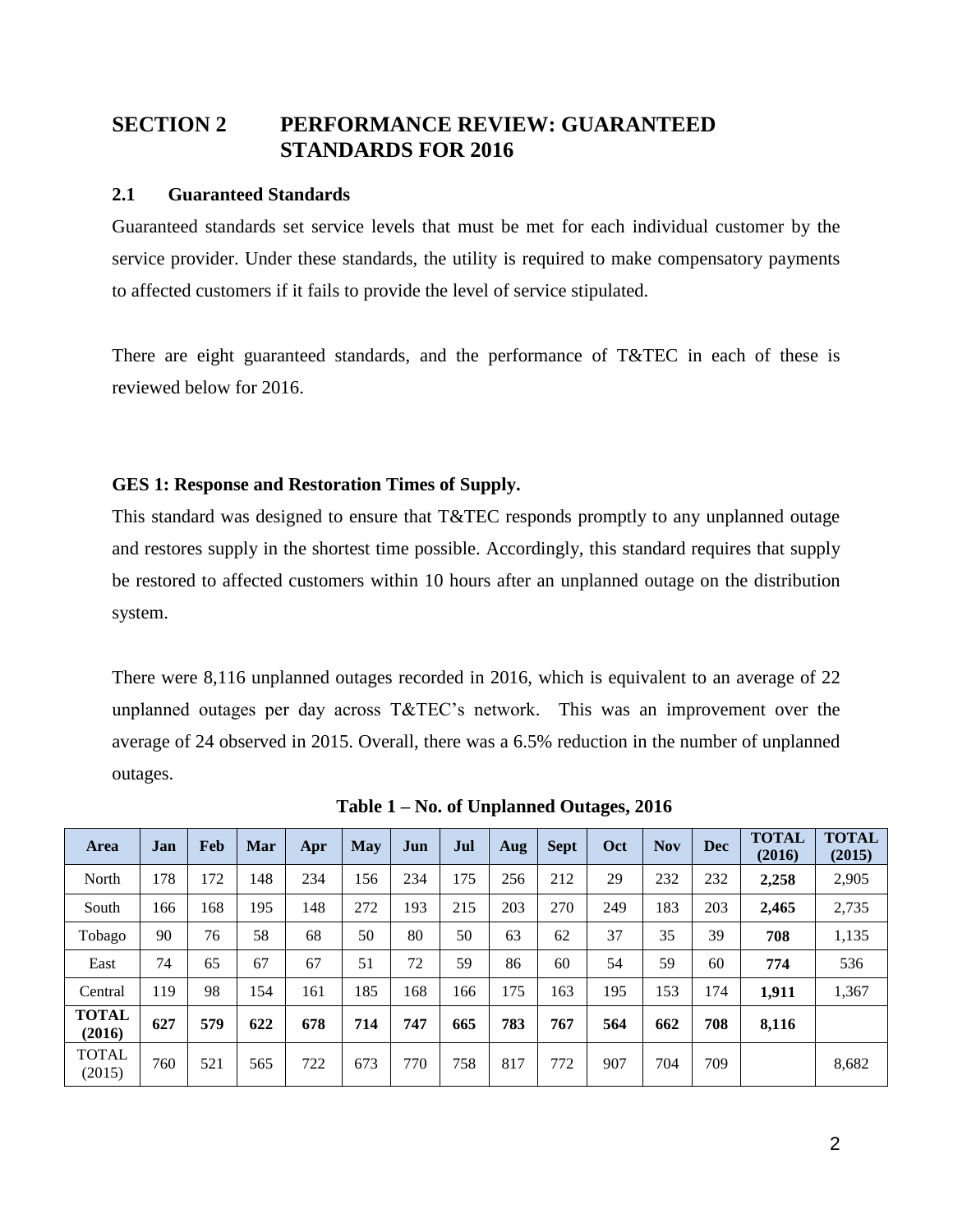Unplanned outages occur for various reasons and have a range of durations. There were 5,451 unplanned outages for which restoration took longer than the stipulated 10 hours. This is a significant increase over the 70 that occurred in 2015. The distribution of these outages is shown in table 2.

<span id="page-11-0"></span>

| Area         | Jan      | Feb | Mar      | Apr      | <b>May</b> | Jun            | Jul      | Aug      | <b>Sept</b>    | Oct      | <b>Nov</b> | <b>Dec</b> | <b>TOTAL</b><br>(2016) | <b>TOTAL</b><br>(2015) |
|--------------|----------|-----|----------|----------|------------|----------------|----------|----------|----------------|----------|------------|------------|------------------------|------------------------|
| North        | $\theta$ | 0   | $\theta$ | 50       | 30         | $\overline{2}$ | 180      | 1,905    | 12             | $\Omega$ | 0          | 651        | 2,830                  | 15                     |
| South        | $\Omega$ | 0   | $\theta$ | 30       | 46         | 16             | 1,295    | 180      | $\overline{0}$ | $\theta$ | $\theta$   | 0          | 1,567                  | $\overline{4}$         |
| Tobago       | $\theta$ | 0   | $\Omega$ | $\theta$ | $\theta$   | $\theta$       | $\theta$ | $\theta$ | $\overline{0}$ | 0        | 0          | 0          | 0                      | 30                     |
| East         | 76       | 0   | $\Omega$ | 62       | 30         | 133            | 77       | 19       | 79             | 78       | 292        | 20         | 866                    | 21                     |
| Central      | $\Omega$ | 0   | $\Omega$ | $\Omega$ | $\theta$   | 25             | $\theta$ | $\Omega$ | $\Omega$       | 0        | $\Omega$   | 163        | 188                    | $\theta$               |
| <b>TOTAL</b> | 76       | 0   | $\bf{0}$ | 142      | 106        | 176            | 1,552    | 2,104    | 91             | 78       | 292        | 834        | 5,451                  | 70                     |

**Table 2 - No. of Unplanned Outages exceeding 10 hours, 2016** 

Listed below are the reasons provided by T&TEC for the causes of those outages and their frequency in 2016. It should be noted that there may be multiple reasons listed for a specific outage.

- Blown transformer fuses and blown high tension (HT) fuses,
- Tree contact resulting in burst wires and/or blown fuses,
- Reason unknown or not given,
- Fallen trees due to bush fires or inclement weather,
- Burst HT, low voltage (LV) and neutral conductors/wires,
- Defective equipment,
- Vehicular accident
- Feeder trips, and
- Leaning or broken poles.

The most common cause of outages continues to be blown fuses. Some of these were caused by tree contact due to either poor vegetation management or fallen trees caused by bush fires and inclement weather.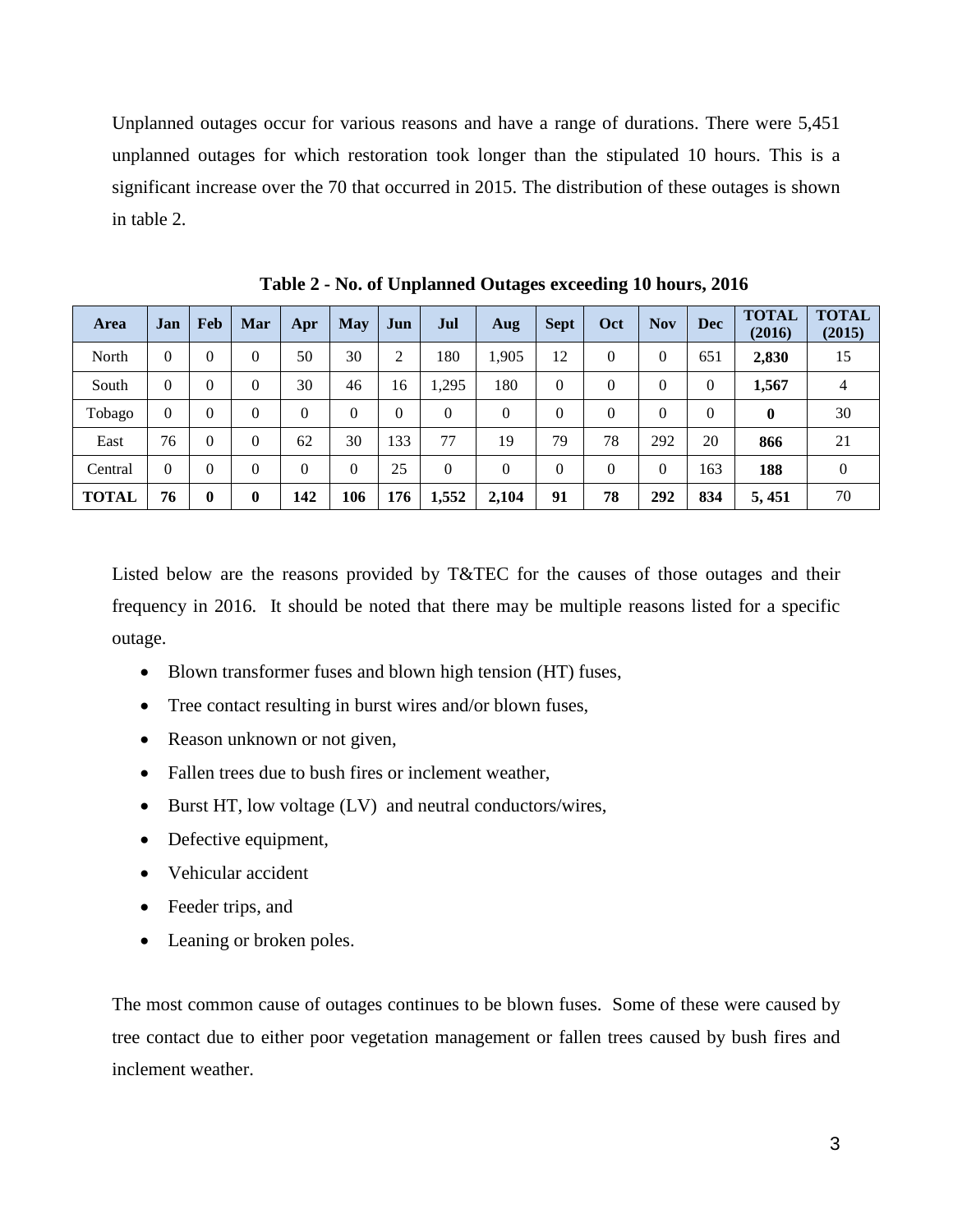Generally, delays in restoration are caused by a combination of events. However, the large spikes that occurred in July and August were largely due to severe inclement weather leading to an unusually large number of trouble reports. This resulted in delays in returning supply to some customers, as the crews not only had to contend with poor weather, but also the large number of jobs. T&TEC supplied the following reasons for the lengthy restoration times.

- High number of trouble reports,
- Remote location, poor access to site, flooding and poor terrain,
- Further service crews required. e.g. Daylight crew, line clearing and tree trimming required,
- Limited crews available,
- Inclement weather,
- Complexity of the job,
- Awaiting appropriate equipment to conduct repairs,
- Transportation issues,
- Security issues or high risk areas, Bee infestation,
- Awaiting Fire Service to clear impassable roads, and
- Unable to contact customer.

The RIC has noted the improvement in the reporting of outages, but T&TEC still needs to standardise the collection and reporting of this information across the Distribution Areas

A breach of GES 1 is an unplanned outage experienced by an individual customer in which the electricity supply to the customer is not restored within 10 hours of the report being received by the T&TEC. Additionally, a second and third breach is registered when the supply is not restored within 22 hours and 34 hours respectively.

Table 3 shows the estimated number of customers affected by outages and the estimated number of customers not restored within the specified time frames of 10 hours, 22 hours and 34 hours, resulting in breaches of GES 1.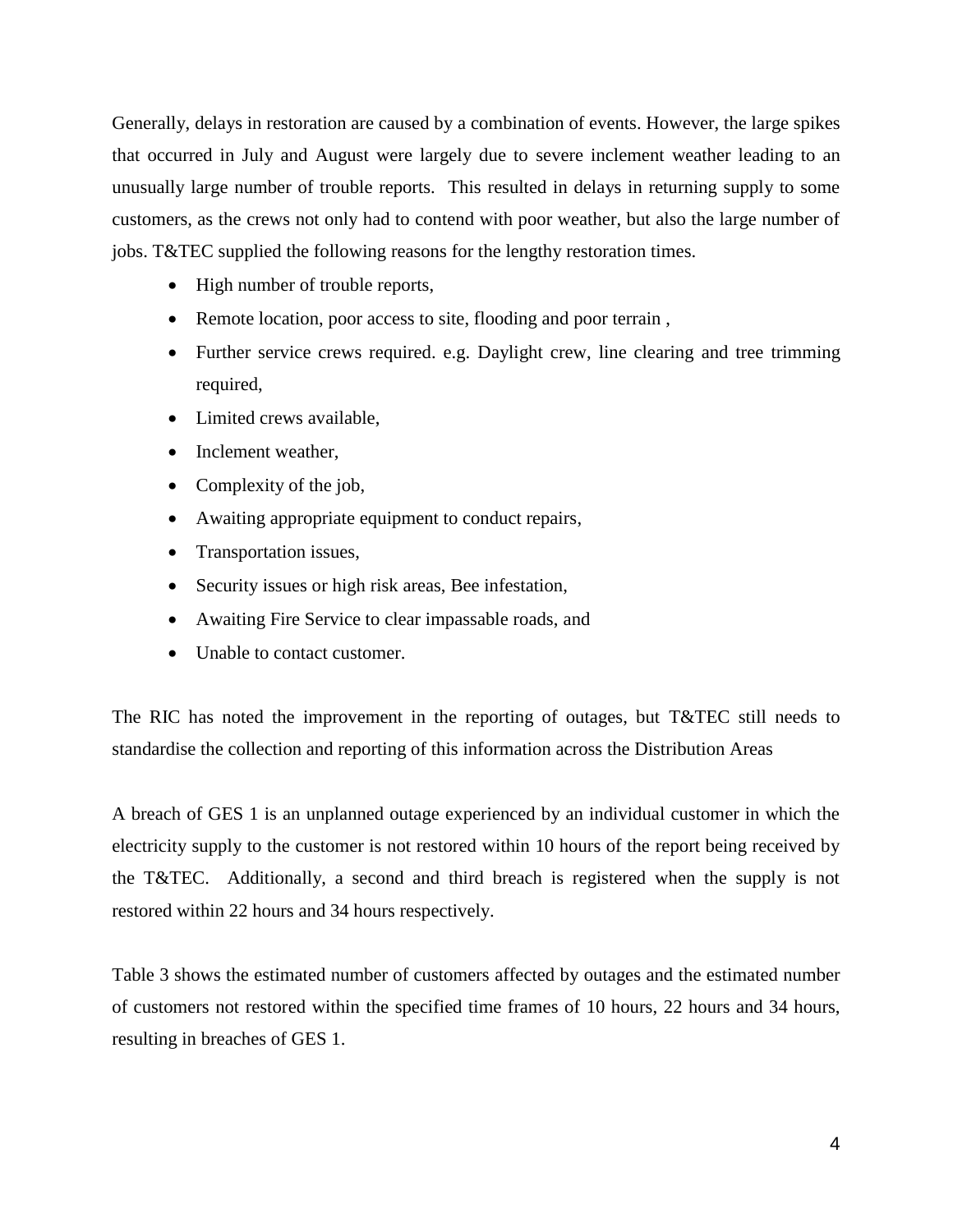<span id="page-13-0"></span>

| <b>Item</b>                                             | Jan      | Feb          | Mar            | Apr            | <b>May</b> | Jun      | Jul   | Aug   | <b>Sep</b> | Oct      | <b>Nov</b> | Dec   | <b>TOTAL</b><br>(2016)                                                             |
|---------------------------------------------------------|----------|--------------|----------------|----------------|------------|----------|-------|-------|------------|----------|------------|-------|------------------------------------------------------------------------------------|
| No. of affected<br>customers                            | 110,321  | 84,777       |                |                |            |          |       |       |            |          |            |       | 110,923 145,049125,272126,183147,955175,359189,040 86,650 126,889166,222 1,594,640 |
| No. of customers<br>restored after 10<br>hours (Breach) | 76       | $\Omega$     | $\overline{0}$ | 142            | 106        | 176      | 1,552 | 2104  | 91         | 78       | 292        | 834   | 5,451                                                                              |
| No. of customers<br>restored after 22<br>hours (Breach) | $\Omega$ | $\Omega$     | $\Omega$       | 50             | 11         | $\theta$ | 10    | 5     | 7          | $\Omega$ | 95         | 31    | 209                                                                                |
| No. of customers<br>restored after 34<br>hours (Breach) | $\Omega$ | $\Omega$     | $\Omega$       | $\overline{0}$ | $\Omega$   | $\Omega$ | 10    | 5     | $\Omega$   | $\Omega$ | 50         | 1     | 66                                                                                 |
| <b>Total No. of</b><br><b>Breaches</b>                  | 76       | $\mathbf{0}$ | $\bf{0}$       | 192            | 117        | 176      | 1,572 | 2,114 | 98         | 78       | 437        | 866   | 5,726                                                                              |
| Percentage non-<br>compliance (%)                       | 0.07     | 0.00         | 0.00           | 0.13           | 0.09       | 0.14     | 1.06  | 1.21  | 0.05       | 0.09     | 0.34       | 0.52  | 0.36                                                                               |
| <b>Compliance Rate</b><br>$($ %)                        | 99.93    | 100.0        | 100.0          | 99.87          | 99.91      | 99.99    | 98.94 | 98.79 | 99.95      | 99.91    | 99.66      | 99.48 | 99.64                                                                              |

**Table 3 – No. of Customers Restored after 10 hours, 2016**

The total number of customers affected by outages increased from 1,558,029 in 2015 to 1,594,640 in 2016, and correspondingly, the number of breaches increased by from 1,524 to 5,726. This is represented in table 4. Of the 5,726 breaches experienced by 5,451 customers during 2016, there were 31 claims filed by residential customers and 2 filed by a non-residential<sup>4</sup> customer, resulting in \$3,060 in compensatory payments.

| Table 4 - Response and Restoration Times of Supply, 2016 |     |     |     |     |              |  |
|----------------------------------------------------------|-----|-----|-----|-----|--------------|--|
| tom                                                      | 1st | 2nd | 3rd | 4th | <b>TOTAL</b> |  |

<span id="page-13-1"></span>

| <b>Item</b>                                                    | 1st<br>Quarter | 2nd<br><b>Quarter</b> | 3rd<br><b>Quarter</b> | 4th<br>Quarter | <b>TOTAL</b><br>2016 | <b>TOTAL</b><br>2015 |
|----------------------------------------------------------------|----------------|-----------------------|-----------------------|----------------|----------------------|----------------------|
| Total no. of customer<br>restored after 10 hours<br>(Breaches) | 76             | 485                   | 3,784                 | 1,381          | 5,726                | 1,524                |
| No. of affected customer                                       | 306,021        | 396,504               | 512,354               | 379,761        | 1,594,640            | 1,558,029            |
| Percentage non-<br>compliance $(\%)$                           | 0.02           | 0.12                  | 0.74                  | 0.36           | 0.36                 | 0.10                 |
| <b>Compliance Rate (%)</b>                                     | 99.98          | 99.88                 | 99.26                 | 99.64          | 99.64                | 99.90                |

 $4$  A Commercial Rate B customer from the Eastern Distribution Area made two claims in September.

 $\overline{a}$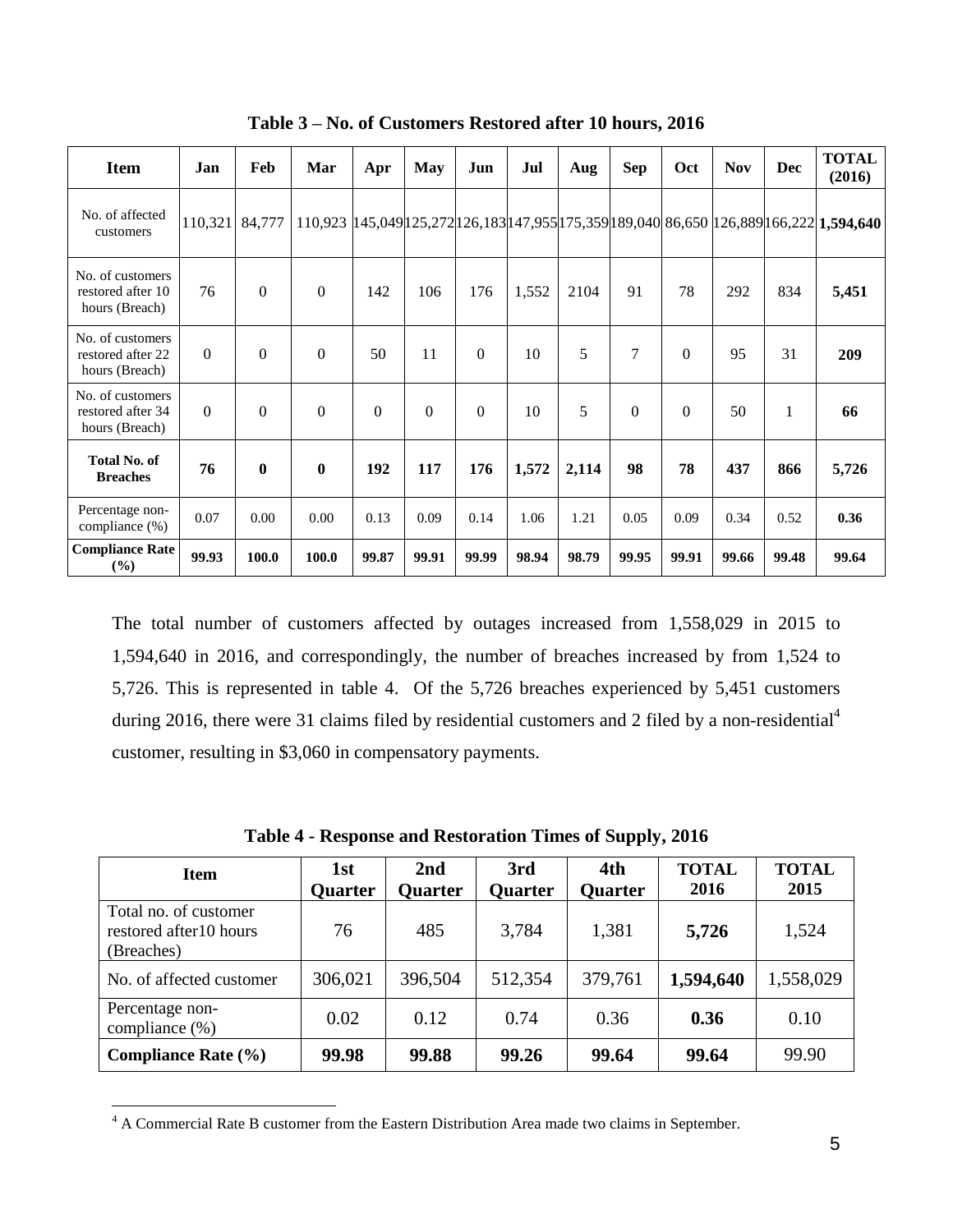GES 1 continues to be the standard with the largest number of breaches. This is the only standard where automatic compensation for a breach of the standard is not in effect. The corresponding number of claims by customers has also been very low. Implementation of automatic compensation is dependent on the integration of an Outage Management System (OMS) module of the Advanced Metering Infrastructure (AMI), which will facilitate the identification of the individual customers affected by a breach of the standard. Integration of the OMS module has been significantly delayed by the completion of the Geographic Information System (GIS) mapping exercise of all of T&TEC's equipment inclusive of customers' meters. A pilot implementation project of the OMS module was initiated in the Central Distribution Area during the fourth quarter of 2016. This project will inform the phased implementation of the OMS module throughout T&TEC's Distribution Area offices scheduled to begin by June  $2017^5$ . The automatic compensation of customers can then be initiated upon successful implementation of the OMS module throughout the entire organization.

#### <span id="page-14-0"></span>**GES 2: Billing Punctuality (New customers).**

 $\overline{a}$ 

This standard seeks to ensure a prompt and efficient billing process. It requires that the first bill after a new service connection is made, be mailed to residential customers within 60 days, and to non-residential customers within 30 days.

There were 10,766 new residential customers connected to supply, which represented a 6% decrease from 2015. Of these, bills were not mailed to 21 (or 0.2%) of them within the stipulated period. T&TEC was able to maintain their performance under this standard at 99.8% (See table 5). All 21 customers were compensated.

 $<sup>5</sup>$  At the time of publication of this report, the OMS has been fully implemented in the Central Area.</sup>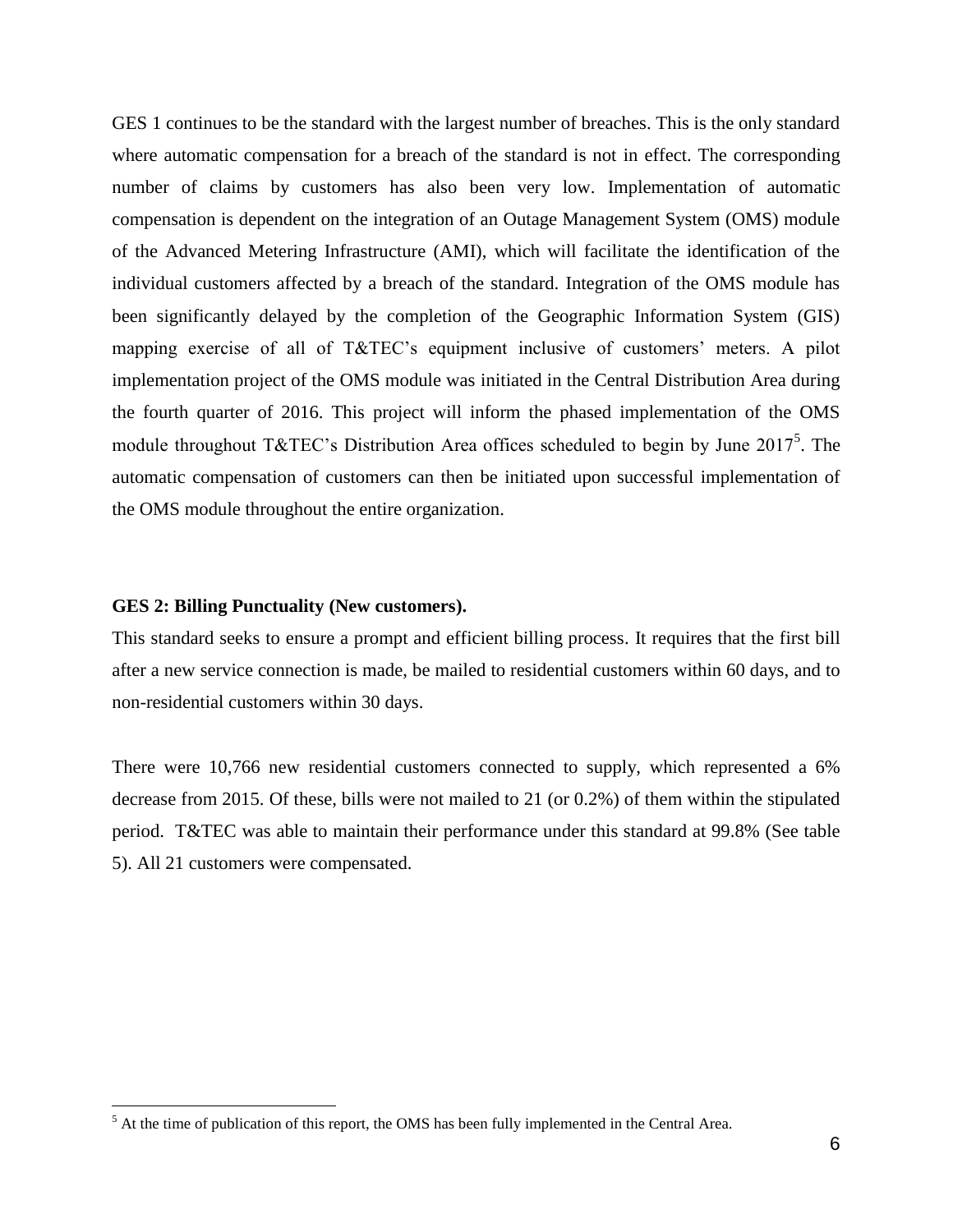<span id="page-15-1"></span>

| <b>Item</b>                                                | $\mathbf{1}^{\mathrm{st}}$<br>Quarter | 2 <sup>nd</sup><br><b>Quarter</b> | 3 <sup>rd</sup><br><b>Quarter</b> | 4 <sup>th</sup><br>Ouarter | <b>TOTAL</b><br>2016 | <b>TOTAL</b><br>2015 |
|------------------------------------------------------------|---------------------------------------|-----------------------------------|-----------------------------------|----------------------------|----------------------|----------------------|
| No. of new Residential<br>customers connected to<br>supply | 2,129                                 | 2,489                             | 3,235                             | 2,913                      | 10,766               | 11,433               |
| No. of bills not mailed<br>within 60 days                  | 3                                     | 3                                 | 15                                | 0                          | 21                   | 5                    |
| Percentage Breach (%)                                      | 0.1                                   | 0.1                               | 0.5                               | 0.0                        | 0.2                  | 0.04                 |
| <b>Compliance Rate (%)</b>                                 | 99.9                                  | 99.9                              | 99.5                              | 100.0                      | 99.8                 | 99.96                |

**Table 5 - Billing Punctuality for Residential Customers, 2016**

There was a 45% decrease in the number of non-residential customers connected to supply. Of the 54 customers, bills were mailed to all except one within the stipulated time, and that customer was compensated. Full compliance was achieved in the first three quarters. Performance during fourth quarter declined, resulting in an overall compliance rate of 98.1% for 2016 (See table 6).

<span id="page-15-2"></span>

| <b>Item</b>             | $\mathbf{1}^{\mathrm{st}}$ | $2^{\text{nd}}$ | 3 <sup>rd</sup> | $4^{\rm th}$   | <b>TOTAL</b> | <b>TOTAL</b> |
|-------------------------|----------------------------|-----------------|-----------------|----------------|--------------|--------------|
|                         | <b>Quarter</b>             | <b>Quarter</b>  | <b>Quarter</b>  | <b>Quarter</b> | 2016         | 2015         |
| No. of new Non-         |                            |                 |                 |                |              |              |
| Residential customers   | 15                         | 12              | 9               | 18             | 54           | 98           |
| connected to supply     |                            |                 |                 |                |              |              |
| No. of bills not mailed | $\overline{0}$             | $\Omega$        | 0               |                |              | 3            |
| within 30 days (breach) |                            |                 |                 |                |              |              |
| Percentage Breach (%)   | 0.0                        | 0.0             | 0.0             | 5.6            | 1.9          | 3.1          |
|                         |                            |                 |                 |                |              |              |
| Compliance Rate $(\% )$ | 100.0                      | 100.0           | 100.0           | 94.4           | 98.1         | 96.9         |

**Table 6 - Billing Punctuality for Non-Residential Customers, 2016**

#### <span id="page-15-0"></span>**GES 3: Reconnection after payment of overdue amounts or agreement.**

T&TEC disconnects customers for the non-payment of arrears. Once these have been settled or an agreement has been reached on a payment schedule. This standard requires that reconnection of supply be completed within 24 hours after either payment of overdue amounts or an agreement is made.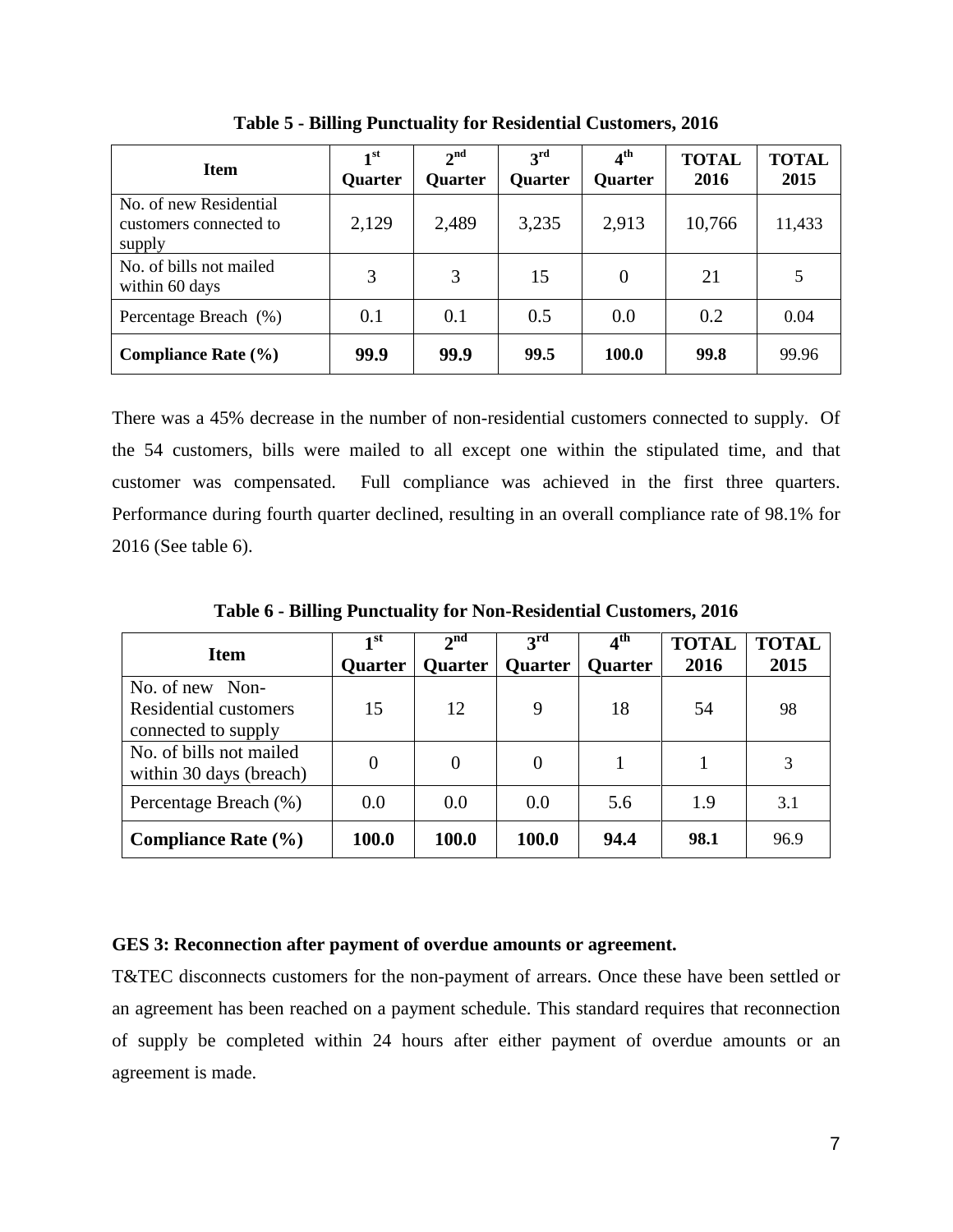There was a 7% decrease in the number of customers that were disconnected for non-payment of arrears in 2016. Ninety-one percent of the customers who were disconnected, made payments or arrangements. As shown in table 7, twelve customers were not reconnected within 24 hours, resulting in a compliance rate of 99.96%, the same rate achieved in 2015. Ten of these customers were compensated. T&TEC was unable to give a reason for not compensating two customers.

<span id="page-16-1"></span>

| <b>Item</b>                               | 1 <sup>st</sup><br><b>Quarter</b> | 2 <sup>nd</sup><br><b>Quarter</b> | $\mathbf{3}^{\rm rd}$<br><b>Quarter</b> | $4^{\rm th}$<br><b>Quarter</b> | <b>TOTAL</b><br>2016 | <b>TOTAL</b><br>2015 |
|-------------------------------------------|-----------------------------------|-----------------------------------|-----------------------------------------|--------------------------------|----------------------|----------------------|
| <b>Total Disconnections</b>               | 8,583                             | 7,422                             | 8,437                                   | 7,297                          | 31,739               | 34,017               |
| Customers making<br>payments/arrangements | 7,551                             | 6,818                             | 7,575                                   | 6,783                          | 28,727               | 28,093               |
| No. not reconnected<br>within 24 hours    | 3                                 |                                   | $\overline{4}$                          | $\overline{4}$                 | 12                   | 11                   |
| Percentage Breach (%)                     | 0.08                              | 0.01                              | 0.05                                    | 0.00                           | 0.04                 | 0.04                 |
| Compliance Rate $(\% )$                   | 99.92                             | 99.99                             | 99.95                                   | 100.0                          | 99.96                | 99.96                |

**Table 7 - Reconnection after Payment of Overdue Amounts or Agreement, 2016**

#### <span id="page-16-0"></span>**GES 4: Making and Keeping Appointments.**

It is sometimes necessary for T&TEC to make appointments to visit customers' premises. In the event that the appointment made by T&TEC is not kept, it is the customer who experiences the greater inconvenience. The standard requires that notice of inability to keep appointments be given to customers at least 24 hours before the appointment. There is non-compliance with the standard if an appointment is not kept within 1 hour of the specified time.

There were 1,103 appointments made in 2016. Of these, T&TEC cancelled four and gave the requisite 24 hour notice. The remainder were kept within 1 hour of the appointed time. Therefore, full compliance with this standard was achieved for all the quarters of 2016 (See table 8).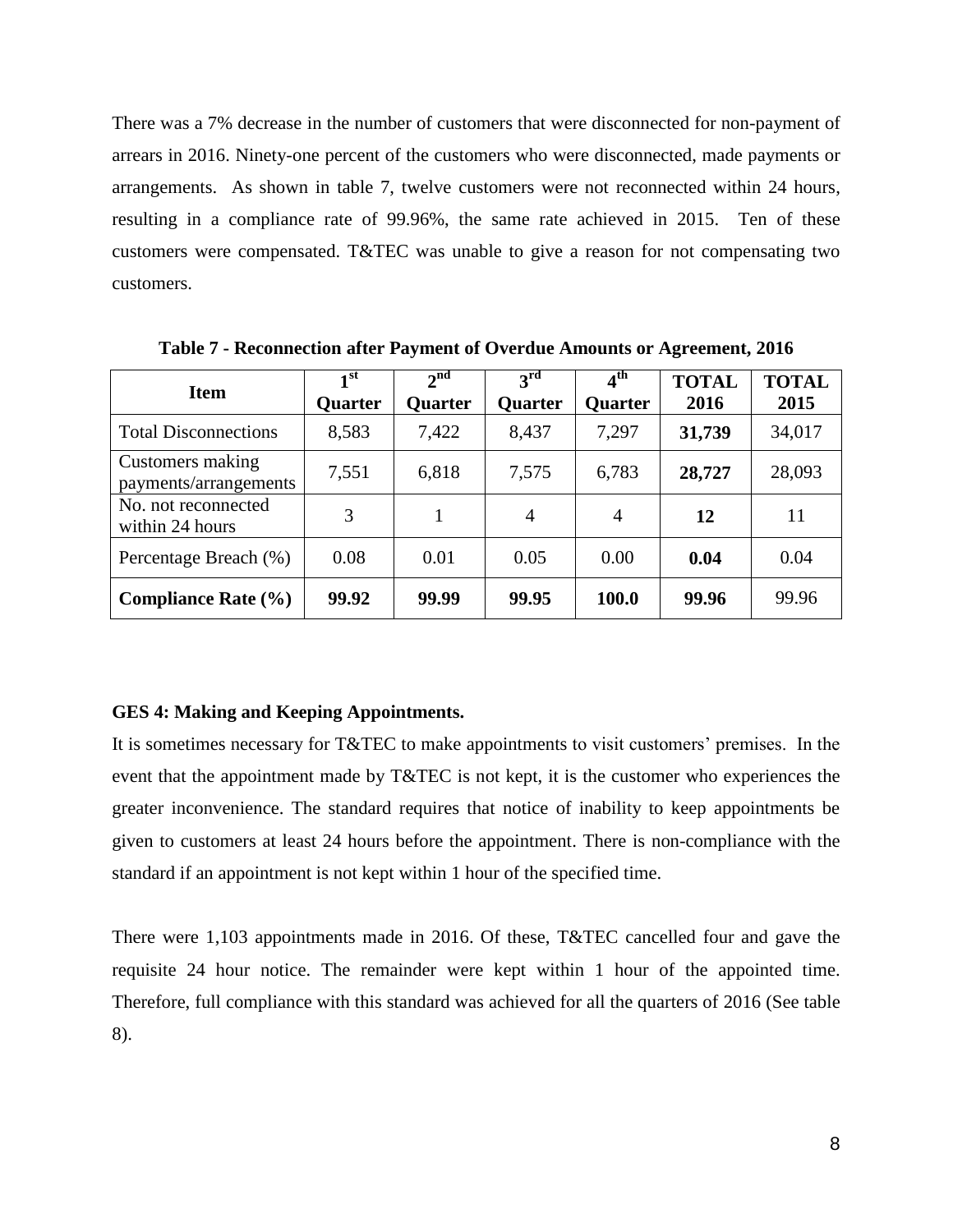<span id="page-17-1"></span>

| <b>Item</b>                                                           | $\mathbf{I}^{\mathrm{st}}$<br><b>Quarter</b> | $2^{nd}$<br><b>Quarter</b> | $3^{\rm rd}$<br><b>Quarter</b> | 4 <sup>th</sup><br><b>Quarter</b> | <b>TOTAL</b><br>2016 | <b>TOTAL</b><br>2015 |
|-----------------------------------------------------------------------|----------------------------------------------|----------------------------|--------------------------------|-----------------------------------|----------------------|----------------------|
| No. of appointments arranged<br>with customers                        | 206                                          | 318                        | 322                            | 257                               | 1,103                | 1,229                |
| No. of appointments not kept<br>within 1hr of appointed time          | $\overline{0}$                               | $\overline{0}$             | $\theta$                       | $\overline{0}$                    | $\boldsymbol{0}$     | 0                    |
| No. of appointments cancelled<br>or postponed with 24 hours<br>notice | $\overline{0}$                               | $\overline{0}$             | $\overline{0}$                 | 4                                 | 4                    | 17                   |
| Percentage Breach (%)                                                 | 0.0                                          | 0.0                        | 0.0                            | 0.0                               | 0.0                  | 0.0                  |
| <b>Compliance Rate (%)</b>                                            | 100.0                                        | 100.0                      | 100.0                          | 100.0                             | 100.0                | 100.0                |

**Table 8 - Making and Keeping Appointments, 2016**

#### <span id="page-17-0"></span>**GES 5: Investigation of Voltage Complaints**

T&TEC is governed by the Electricity Supply Rules under Section 15 of the Electricity (Inspection) Act Chapter 54.72 to supply its customers at specified nominal voltages. Supply voltage shall not vary beyond six percent above or below the nominal supply voltage. Where a customer has reported that his supply is outside the permitted voltage range, T&TEC must visit within 24 hours, where a visit is deemed necessary, and rectify the problem within 15 working days. A breach occurs if the service provider fails to visit or correct the problem within the respective periods specified.

There was a 20% increase in the total number of voltage complaints received in 2016 over what was recorded in 2015. T&TEC determined that 3,012 of the 3,671 complaints received, required a visit and responded to all except one within 24 hours. Under this standard, T&TEC is required to identify which complaints are legitimate voltage complaints after the visit. Of the 3,012 visits, T&TEC reported that 475 of the complaints were in fact legitimate. Six of these were not rectified within 15 working days. Thus, the overall compliance rate for rectification of voltage complaints in 2016 was 98.7%. The performance is summarized in table 9.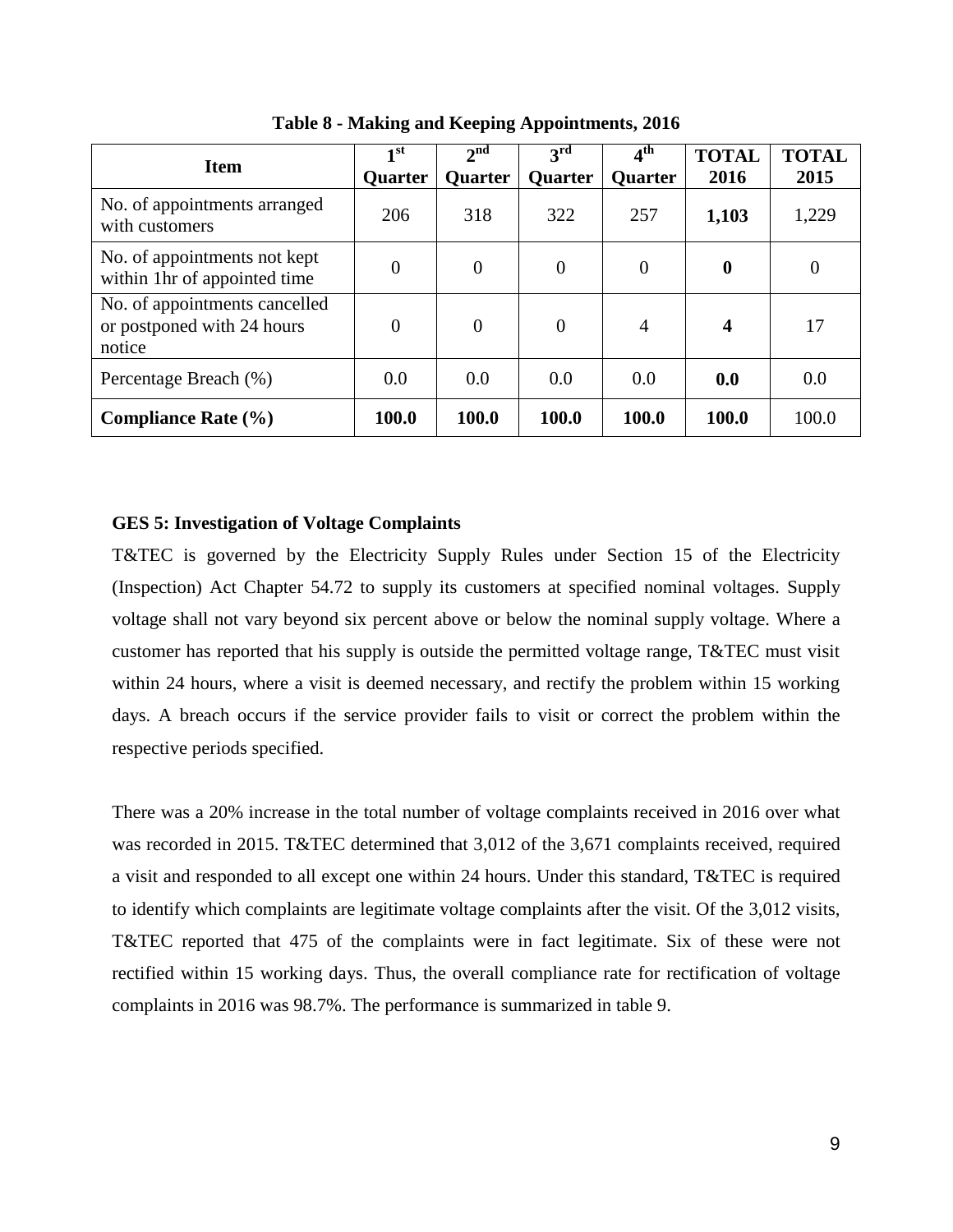<span id="page-18-1"></span>

| <b>Item</b>                                               | 1 <sup>st</sup><br>Quarter | 2 <sup>nd</sup><br>Quarter | $3^{\rm rd}$<br>Quarter | 4 <sup>th</sup><br>Quarter | <b>TOTAL</b><br>2016 | <b>TOTAL</b><br>2015* |
|-----------------------------------------------------------|----------------------------|----------------------------|-------------------------|----------------------------|----------------------|-----------------------|
| No. of voltage complaints<br>received                     | 754                        | 953                        | 1,063                   | 901                        | 3,671                | 3,064                 |
| No. of complaints where visit<br>was necessary            | 744                        | 769                        | 793                     | 806                        | 3,012                | 2,875                 |
| No. of complaints not<br>responded to within 24 hours     | $\mathbf{1}$               | $\overline{0}$             | $\overline{0}$          | $\theta$                   | 1                    | $\overline{4}$        |
| Percentage Breach                                         | 0.16                       | 0.0                        | 0.0                     | 0.0                        | 0.03                 | 0.14                  |
| <b>Compliance Rate</b>                                    | 99.84                      | 100.0                      | 100.0                   | 100.0                      | 99.97                | 99.86                 |
| No. of legitimate voltage<br>complaints                   | 99                         | 80                         | 159                     | 137                        | 475                  | 1,547                 |
| No. of complaints not rectified<br>within 15 working days | $\overline{0}$             |                            | 5                       | $\theta$                   | 6                    | 7                     |
| Percentage Breach                                         | 0.0                        | 1.3                        | 3.1                     | 0.0                        | 1.3                  | 0.5                   |
| <b>Compliance Rate</b>                                    | 100.0                      | 98.7                       | 96.9                    | 100.0                      | 98.7                 | 99.5                  |

**Table 9 - Correction of Low/High Voltage, 2016**

\*Data for 2015 was amended.

### <span id="page-18-0"></span>**GES 6: Responding to Billing and Payment Queries**

This standard states that T&TEC must respond to a customer's billing and payment queries within 15 working days with a substantive response. Failure to do so is considered a breach of the standard.

There were 22,566 billing and payment queries received in 2016. Of these, all were responded to within the specified time frame. Therefore there continued to be full compliance in all four quarters of 2016, as seen in table 10.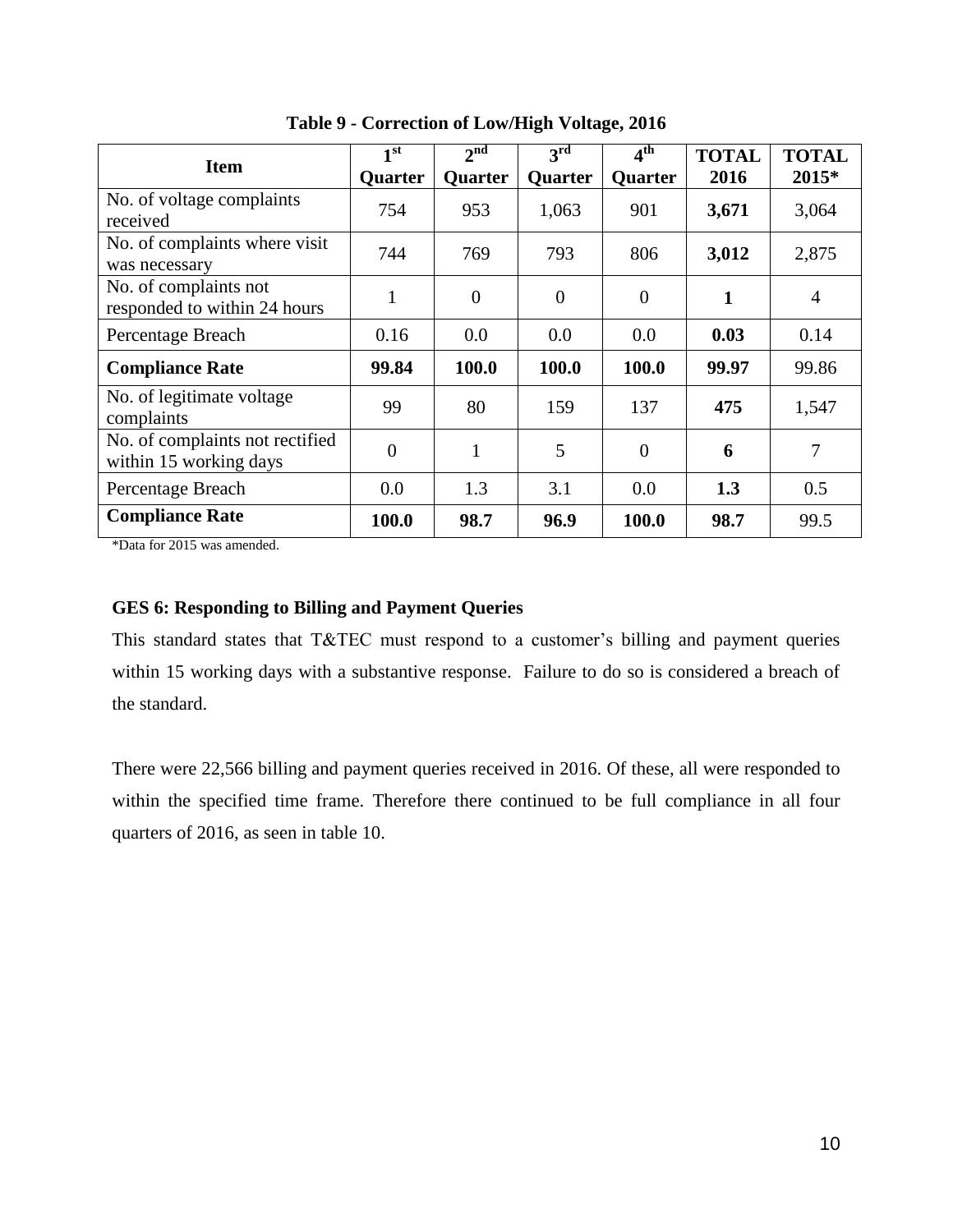<span id="page-19-1"></span>

| <b>Item</b>                                       | 1 st<br><b>Quarter</b> | $2^{nd}$<br><b>Quarter</b> | $3^{\rm rd}$<br><b>Quarter</b> | $4^{\text{th}}$<br><b>Quarter</b> | <b>TOTAL</b><br>2016 | <b>TOTAL</b><br>2015 |
|---------------------------------------------------|------------------------|----------------------------|--------------------------------|-----------------------------------|----------------------|----------------------|
| Number of billing and payment queries             | 5,496                  | 5,417                      | 6,000                          | 5,683                             | 22,566               | 22,457               |
| Number not responded to within 15<br>working days | 0                      | 0                          | 0                              | 0                                 | 0                    |                      |
| Percentage Breach (%)                             | 0.0                    | 0.0                        | 0.0                            | 0.0                               | 0.0                  | 0.0                  |
| Compliance Rate $(\% )$                           | 100.0                  | 100.0                      | 100.0                          | 100.0                             | 100.0                | 100.0                |

**Table 10 - Responding to Billing and Payment Queries, 2016**

#### <span id="page-19-0"></span>**GES 7: New Connection to Supply**

 $\overline{a}$ 

This standard seeks to focus on the delays in completing the new connections after all necessary paperwork is completed. It states that T&TEC must complete a new connection to supply within 3 working days after submission of all payments and documentation or by a mutually agreed upon date.

There were 12,775 requests for new connections in 2016, which represented a 6% decrease from 2015. Of these, fourteen were not made within the specified time. This resulted in an annual compliance rate of 99.9% (See table 11).

<span id="page-19-2"></span>

| <b>Item</b>                                                                   | 1 <sup>st</sup><br><b>Quarter</b> | 2 <sup>nd</sup><br><b>Quarter</b> | 3 <sup>rd</sup><br><b>Quarter</b> | $4^{\text{th}}$<br><b>Quarter</b> | <b>TOTAL</b><br>2016 | <b>TOTAL</b><br>2015 |
|-------------------------------------------------------------------------------|-----------------------------------|-----------------------------------|-----------------------------------|-----------------------------------|----------------------|----------------------|
| No. of connection requests                                                    | 2,862                             | 3,254                             | 3,306                             | 3,353                             | 12,775               | 13,630               |
| No. of connections not made within 3<br>working days or by the specified date | $\overline{0}$                    | 3                                 | $\overline{4}$                    | 7                                 | 14                   | 18                   |
| Percentage Breach (%)                                                         | 0.0                               | 0.1                               | 0.1                               | 0.2                               | 0.1                  | 0.1                  |
| <b>Compliance Rate (%)</b>                                                    | 100.0                             | 99.9                              | 99.9                              | 99.8                              | 99.9                 | 99.9                 |

**Table 11 - Connection to Supply, 2016**

Despite the high compliance rate, customers continued to complain about the inordinate delay between when an application is filed and when the service is finally connected. These problems are to be addressed by the revision of the standard<sup>6</sup>. During 2016, 100 such complaints were

 $<sup>6</sup>$  At the time of publication, the QSS Scheme has been revised and is waiting publication.</sup>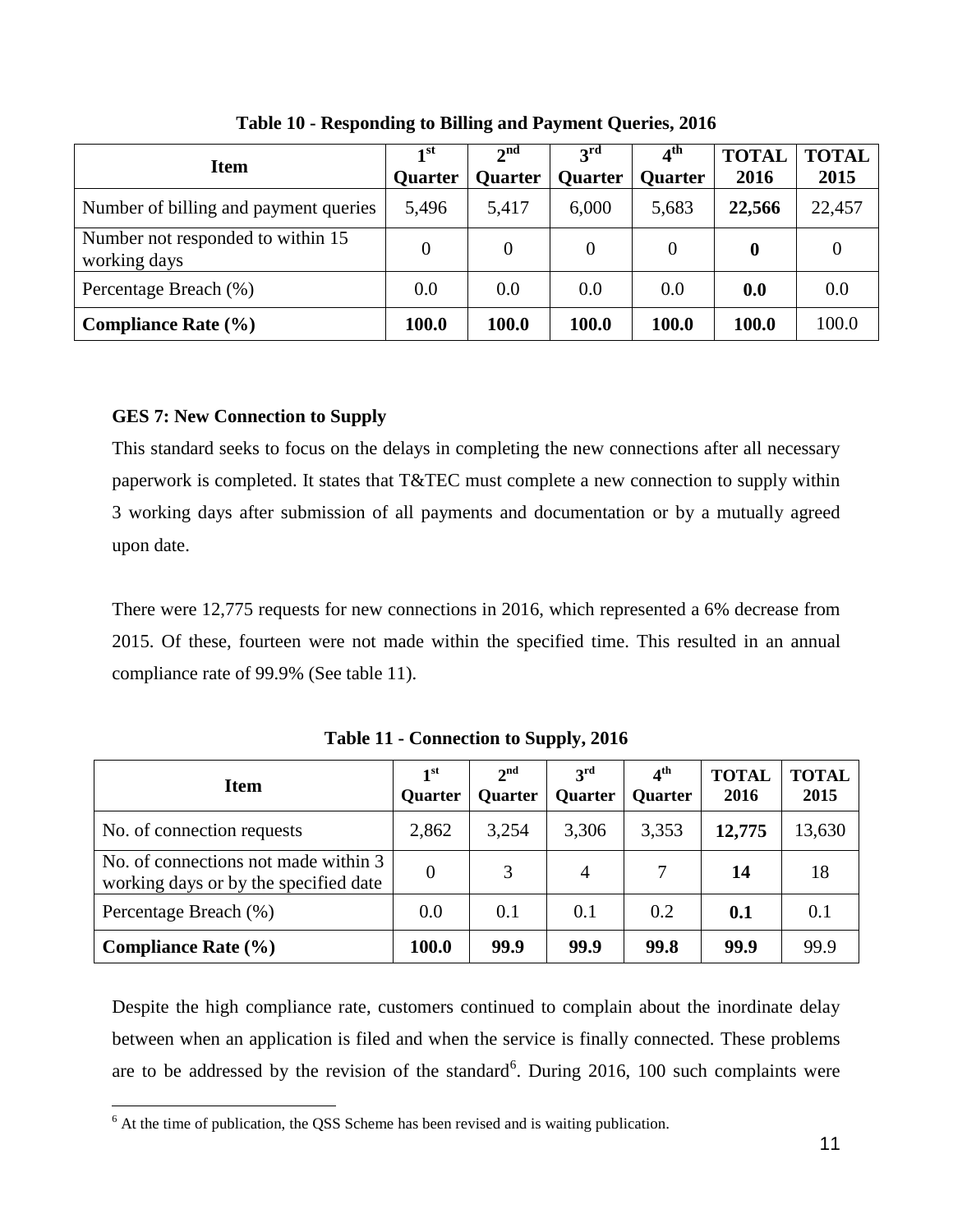referred to the RIC for further action. Investigations revealed that there are some procedural issues to be ratified. The RIC is in discussion with T&TEC to have this addressed.

#### <span id="page-20-0"></span>**GES 8: Payments owed under Guaranteed Standards**

The Guaranteed Standards Scheme, as described in this section, not only sets prescribed levels of service, but also sets penalties for failure to meet these levels. This standard requires that compensatory payment to the customer's account be made within 30 working days for nonresidential customers and 60 days for residential customers, after the claim has been accepted by T&TEC. The standard requires T&TEC to pay \$50 to any customer whose account is not credited within the specified timeframe.

In respect of GES 1 customers must notify the utility that there was a breach and make a claim for the compensatory payment. For the standards, GES 2 to GES 7, T&TEC's systems alert it to breaches that have occurred, and they are required to automatically process and credit payments to customers' accounts. The information on breaches of GES 8 is presented in table 12.

There were 5,726 breaches occurring under GES 1. Out of these 31 claims were made by residential customers and 2 by non-residential customers, all of which were paid within the specified time frames. There were 60 breaches occurring across GES 2 to GES 7 from residential customers. Of these, 26 were not paid within the specified time frame, making them eligible for compensation under GES 8. According to the data submitted, one of these 26 customers was compensated, resulting in a compliance rate of 3.8%. While T&TEC has indicated that all customers are eventually compensated, the RIC has emphasized that this level of performance is unacceptable. It is one of the areas that requires process mapping to ensure that information is readily available for action, that action being prompt payment when there is a breach.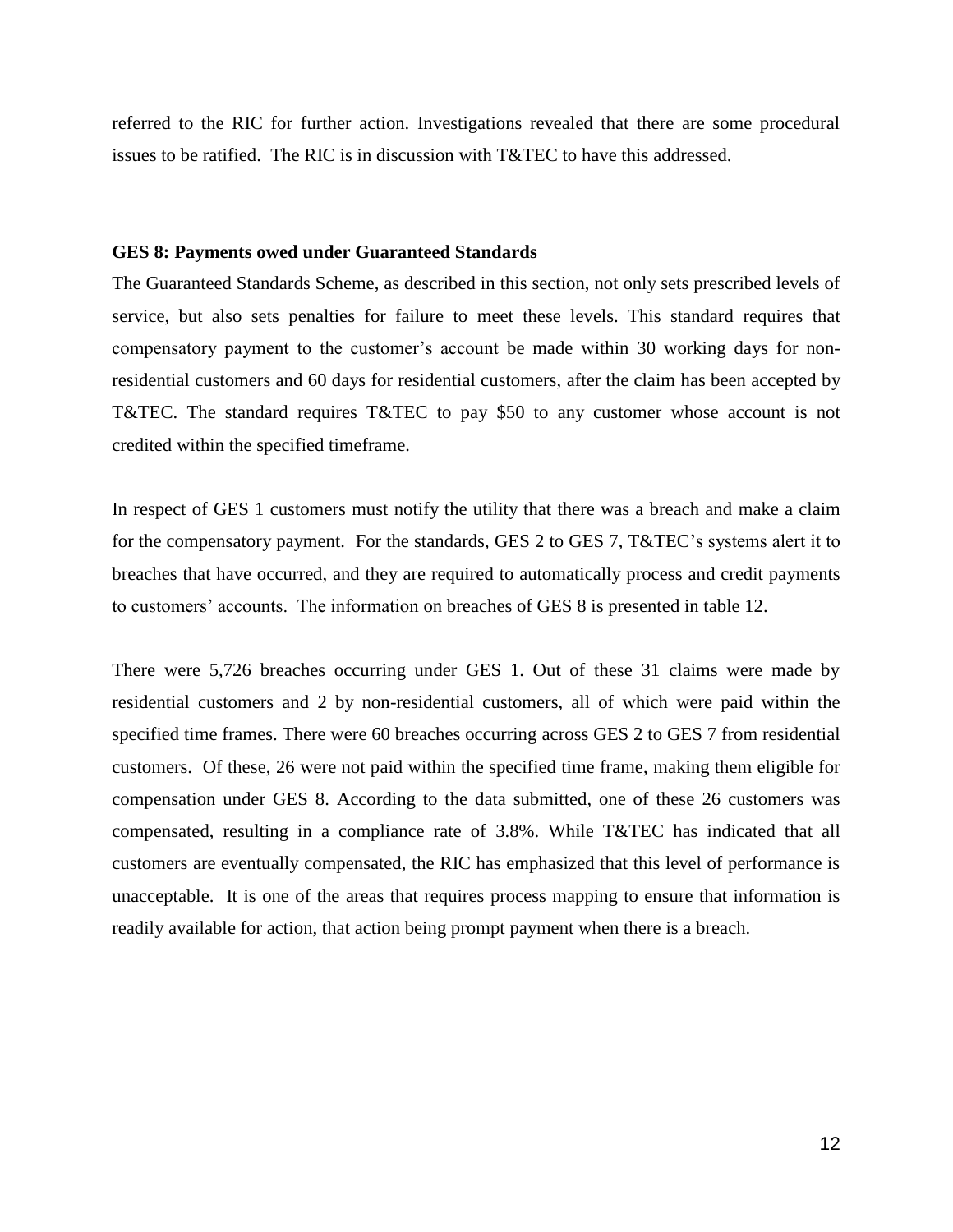<span id="page-21-1"></span>

| <b>Item</b>                                                                         | 1 <sup>st</sup><br>Quarter | $2^{\text{nd}}$<br>Quarter | $3^{\rm rd}$<br>Quarter | 4 <sup>th</sup><br><b>Quarter</b> | <b>TOTAL</b><br>2016 | <b>TOTAL</b><br>2015 |
|-------------------------------------------------------------------------------------|----------------------------|----------------------------|-------------------------|-----------------------------------|----------------------|----------------------|
| Number of Residential claims not paid<br>within 60 working days                     | $\overline{4}$             | 5                          | 8                       | 9                                 | 26                   | 66                   |
| Number of Residential claims further<br>compensated for late or non-payment         | -1<br>-1                   | <b>NMI</b>                 | $\overline{0}$          | $\theta$                          | 1                    |                      |
| Percentage Breach (%)                                                               | 75.0                       | N/A                        | 100.0                   | 100.0                             | 96.2                 | 98.5                 |
| <b>Compliance Rate (%)</b>                                                          | 25.0                       | N/A                        | 0.0                     | 0.0                               | 3.8                  | 1.5                  |
| Number of Non-Residential claims<br>not paid within 30 working days                 | $\theta$                   | $\theta$                   | $\overline{0}$          | $\theta$                          | $\boldsymbol{0}$     | $\Omega$             |
| Number of Non-Residential claims<br>further compensated for late or non-<br>payment | <b>NMI</b>                 | <b>NMI</b>                 | <b>NMI</b>              | <b>NMI</b>                        | <b>NMI</b>           | <b>NMI</b>           |
| Percentage Breach (%)                                                               | N/A                        | N/A                        | N/A                     | N/A                               | N/A                  | N/A                  |
| <b>Compliance Rate (%)</b>                                                          | N/A                        | N/A                        | N/A                     | N/A                               | N/A                  | N/A                  |

**Table 12 - Payments owed under Guaranteed Standards, 2016**

NMI – No Measurable Instance

N/A – Not Applicable

# <span id="page-21-0"></span>**SECTION 3 COMPENSATORY PAYMENTS**

The QSS for the Electricity Transmission and Distribution Sector is a guaranteed standards scheme that imposes a penalty on the service provider when the specified standards are not met. The level of the compensatory payment is intended to incentivize  $T\&TEC$  without being unduly punitive. The payment is automatic for all guaranteed standards, except GES 1. Customers are required to submit a claim for this standard, as T&TEC is currently unable to identify individual customers affected by breaches<sup>7</sup>.

In assessing the effectiveness of the guaranteed standards scheme, the number of breaches must be determined, as well as the payments due for these breaches. There were 5,806 breaches occurring across standards GES 1 to GES 8 that were eligible for compensatory payment. The total amount of compensatory payment due was calculated based on the amount specified by the standard. In the cases where the quantum of the payment was different for the different customer

 $\overline{a}$ 

 $7$  GES 1 is expected to become automatic in 2018.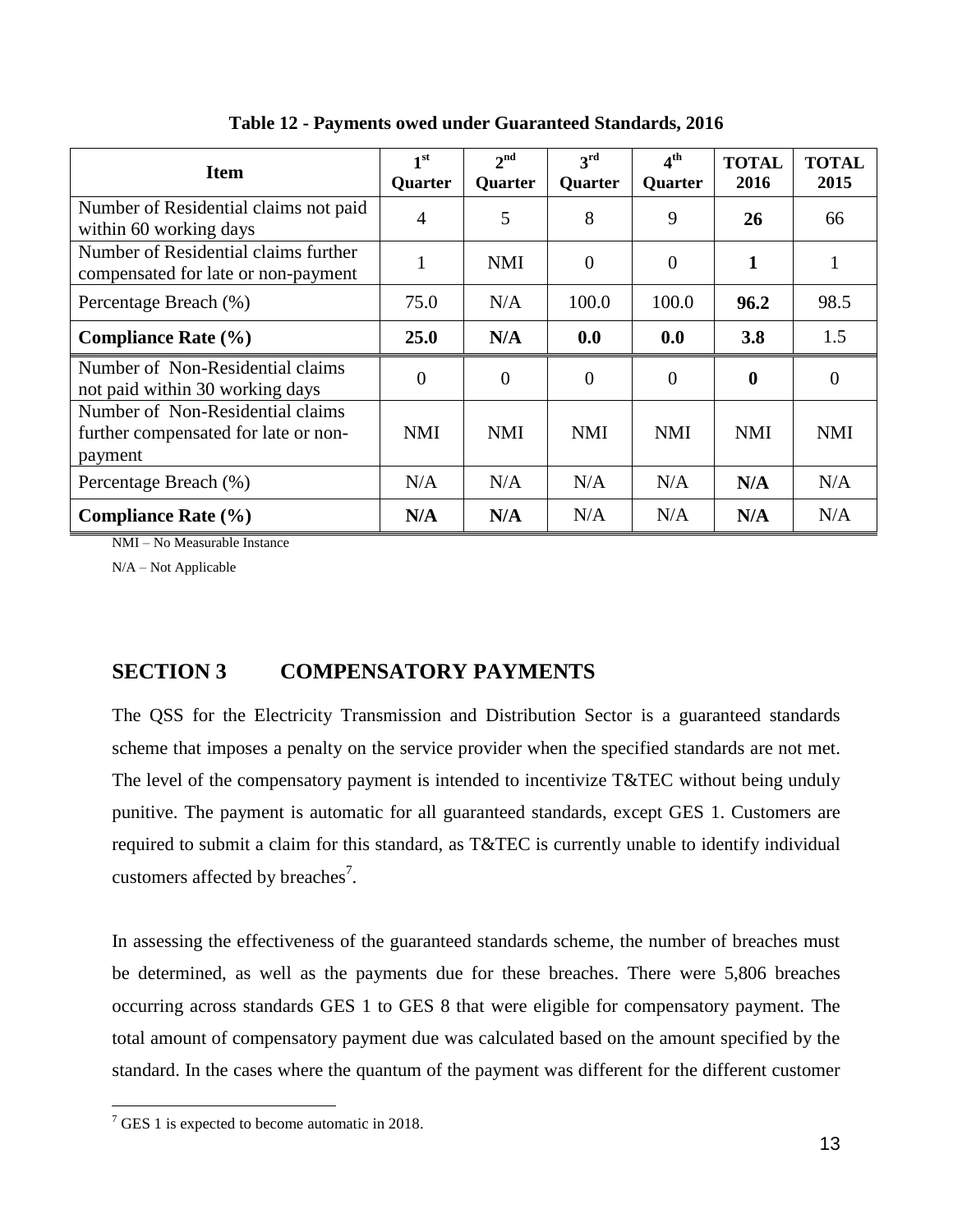category, but the category was not distinguished, the lesser value was used in the computation. Based on the number of breaches, the total payment should have been at least \$348,376. This information is presented in table 13.

| <b>Standard</b>  | Number of<br><b>Breaches</b> | <b>Penalty</b><br>Payment (\$) | <b>Minimum</b><br><b>Payment Due (\$)</b> |
|------------------|------------------------------|--------------------------------|-------------------------------------------|
| GES <sub>1</sub> | 5,726                        | 60                             | 343,560                                   |
| GES <sub>2</sub> | 22                           | 50                             | 1,100                                     |
| GES <sub>3</sub> | 12                           | 118                            | 1,416                                     |
| GES <sub>4</sub> | 0                            | 50                             |                                           |
| GES <sub>5</sub> | 7                            | 50                             | 350                                       |
| GES <sub>6</sub> | 0                            | 50                             |                                           |
| GES <sub>7</sub> | 14                           | 50                             | 700                                       |
| GES <sub>8</sub> | 25                           | 50                             | 1,250                                     |
| <b>TOTAL</b>     | 5,806                        |                                | 348,376                                   |

<span id="page-22-0"></span>**Table 13 - Breaches and Minimum Payments Due under the Guaranteed Standards, 2016**

T&TEC has reported that 68 compensatory payments were made to customers, totalling \$5,490, which is 1.6% of the entire estimated amount. This information is presented in table 14.

<span id="page-22-1"></span>

| <b>Standard</b>   | <b>Total Number of</b><br><b>Breaches</b> | <b>Total Number of Claims</b><br>Submitted*/Processed | <b>Total Payments</b><br>$made$ (\; \) |
|-------------------|-------------------------------------------|-------------------------------------------------------|----------------------------------------|
| GES $1*$<br>5,726 |                                           | 31 (Residential)                                      | 1,860                                  |
|                   |                                           | 2 (Non-residential)                                   | 1,200                                  |
| GES <sub>2</sub>  | 22                                        | 22                                                    | 1,100                                  |
| GES <sub>3</sub>  | 12                                        | 10                                                    | 1,180                                  |
| GES <sub>4</sub>  | $\Omega$                                  | 0                                                     | 0                                      |
| GES <sub>5</sub>  | 7                                         | 3                                                     | 150                                    |
| GES <sub>6</sub>  | $\theta$                                  | 0                                                     | $\bf{0}$                               |
| GES <sub>7</sub>  | 14                                        | 0                                                     | 0                                      |
| GES <sub>8</sub>  | 25                                        | $\boldsymbol{0}$                                      | 0                                      |
| <b>Totals</b>     | 5,806                                     | 68                                                    | 5,490                                  |

**Table 14 - Breaches, Claims and Payments under the Guaranteed Standards, 2016**

\*Claims under GES 1 must be submitted by customer before they can be processed, while claims under GES2 –GES 8 are generated automatically.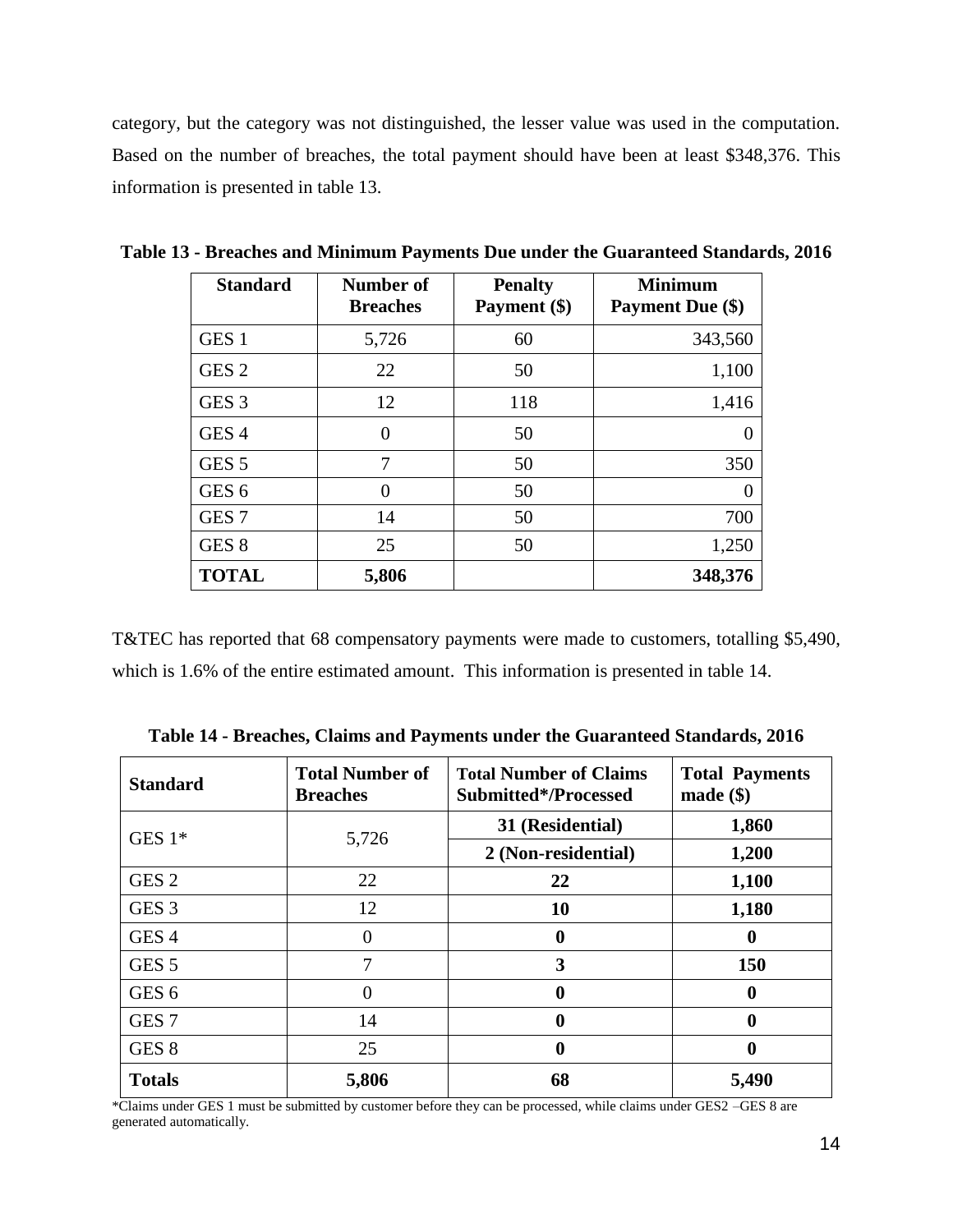With respect to the automatic compensation, T&TEC paid \$2,430 (48%) of the \$4,816 due. The systems involved in processing these compensatory payments still need to be revised and improved.

Automatic compensation for GES 1 will commence once the Outage Management System is fully implemented. This is projected to take place in the last quarter of 2017.

# <span id="page-23-0"></span>**SECTION 4 PERFORMANCE REVIEW: OVERALL STANDARDS FOR 2016**

#### <span id="page-23-1"></span>**4.1 Overall Standards**

Overall standards are those which cover areas of service where it is not appropriate or feasible to give individual guarantees, but where the expectation is that the utility will provide predetermined minimum levels of service. These standards generally relate to the reliability of service affecting a group of customers. There are seven such standards in place for T&TEC.

#### <span id="page-23-2"></span>**OES 1: Frequency of Meter Reading.**

This standard aims to have all meters read when scheduled. The performance measures are as follows:

- 90% of all residential and commercial meters be read when scheduled, and
- 90% of all industrial meters be read every month.

As at the end of 2016, there were 466,632 residential and commercial meters installed. These meters are scheduled to be read six times per year. T&TEC was able to complete 98% of the 2,769,064 scheduled readings for residential and commercial meters as shown in table 15**.** This is in full compliance with the performance measure of 90% of the meters being read as scheduled.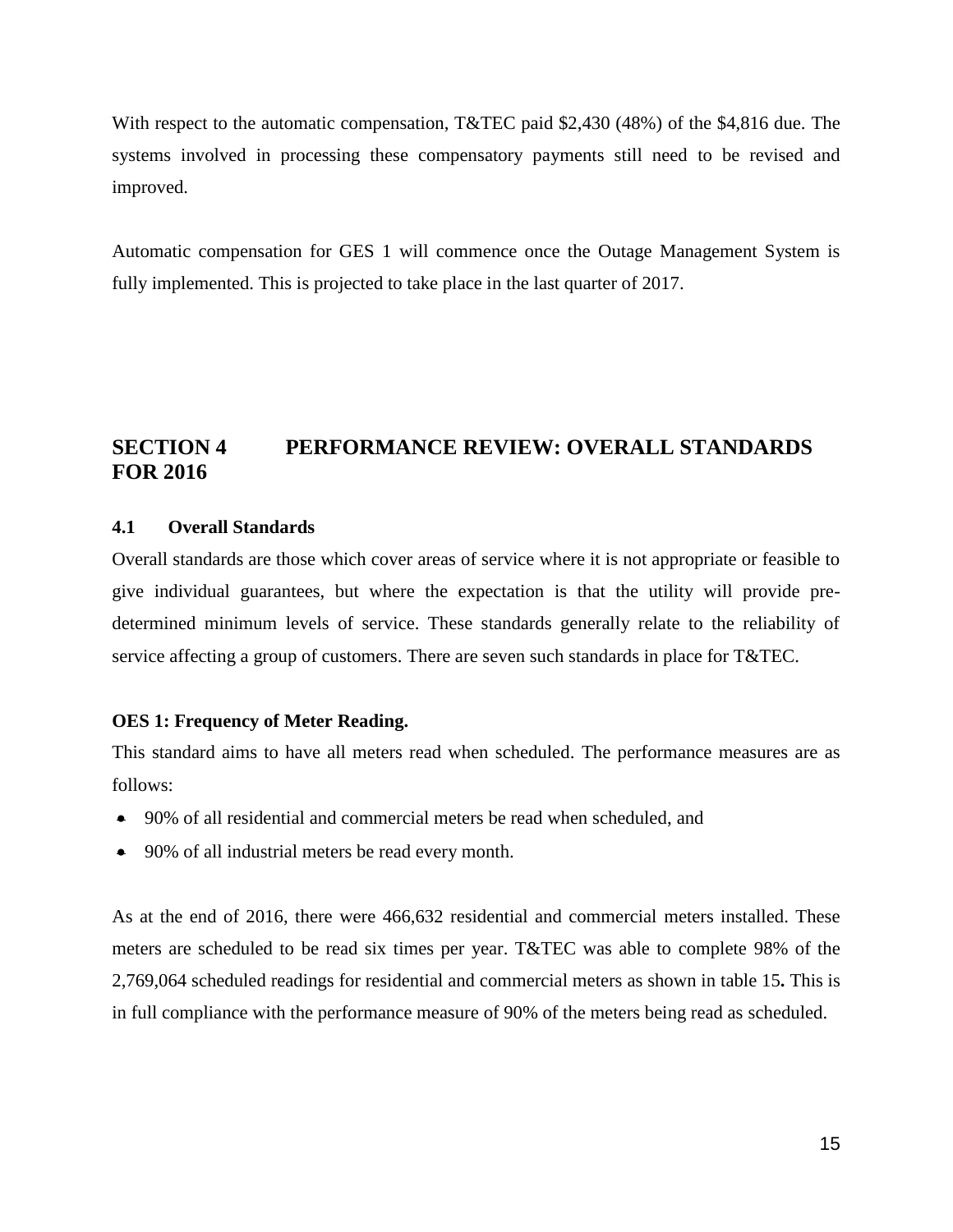<span id="page-24-0"></span>

| Item                                                                                    | 1 <sup>st</sup> | 2 <sub>nd</sub> | 3rd            | 4th            | <b>TOTAL</b> | <b>TOTAL</b> |
|-----------------------------------------------------------------------------------------|-----------------|-----------------|----------------|----------------|--------------|--------------|
|                                                                                         | <b>Quarter</b>  | <b>Ouarter</b>  | <b>Quarter</b> | <b>Quarter</b> | 2016         | 2015         |
| No. of residential and<br>commercial meters installed at<br>end of year                 | 459,660         | 461,766         | 464,155        | 466,632        | 466,632      | 457,926      |
| No. of scheduled readings for<br>residential and commercial<br>meters                   | 694,204         | 678,713         | 705,400        | 690,747        | 2,769,064    | 2,706,575    |
| No. of residential and<br>commercial meters readings<br>completed according to schedule | 676,485         | 666,246         | 692,831        | 676,355        | 2,711,917    | 2,648,500    |
| Percentage of residential and<br>commercial meters read<br>according to schedule        | 97 %            | 98%             | 98%            | 98%            | 98%          | 98%          |
| Percentage breach (%)                                                                   | 0.0             | 0.0             | 0.0            | 0.0            | 0.0          | 0.0          |
| <b>Compliance Rate (%)</b>                                                              | 100.0           | 100.0           | 100.0          | 100.0          | 100.0        | 100.0        |

**Table 15 - Frequency of Meter Reading, Residential and Commercial, 2016**

Over the last three years there has been a marginal annual increase in the number of industrial meters installed, bringing the number to 3,832 at the end of 2016 (See table 16). Although T&TEC only complied with the standard in the last two quarters of 2016, the annual average performance was that 92% of meters were read. This met the required level of 90%, resulting in 100% compliance for 2016.

<span id="page-24-1"></span>

| <b>Item</b>                                        | 1 <sup>st</sup><br>Quarter | 2 <sub>nd</sub><br><b>Quarter</b> | 3rd<br><b>Quarter</b> | 4th<br><b>Quarter</b> | <b>TOTAL</b><br>2016 | <b>TOTAL</b><br>2015 |
|----------------------------------------------------|----------------------------|-----------------------------------|-----------------------|-----------------------|----------------------|----------------------|
| No of industrial meters at end<br>of period        | 3,765                      | 3,780                             | 3,805                 | 3,832                 | 3,832                | 3,730                |
| No. of scheduled readings for<br>industrial meters | 11,278                     | 11,323                            | 11,382                | 11,483                | 45,466               | 43,913               |
| No. of actual readings for<br>industrial meters    | 10,071                     | 9,871                             | 10,993                | 10,782                | 41,717               | 41,275               |
| Percentage of industrial meter<br>readings         | 89%                        | 87%                               | 97%                   | 94%                   | 92%                  | 94%                  |
| Percentage breach (%)                              | 0.0                        | 0.0                               | 0.0                   | 0.0                   | 0.0                  | 0.0                  |
| <b>Compliance Rate (%)</b>                         | 98.9                       | 96.7                              | 100.0                 | 100.0                 | 100.0                | 100.0                |

**Table 16 - Frequency of Meter Reading, Industrial, 2016**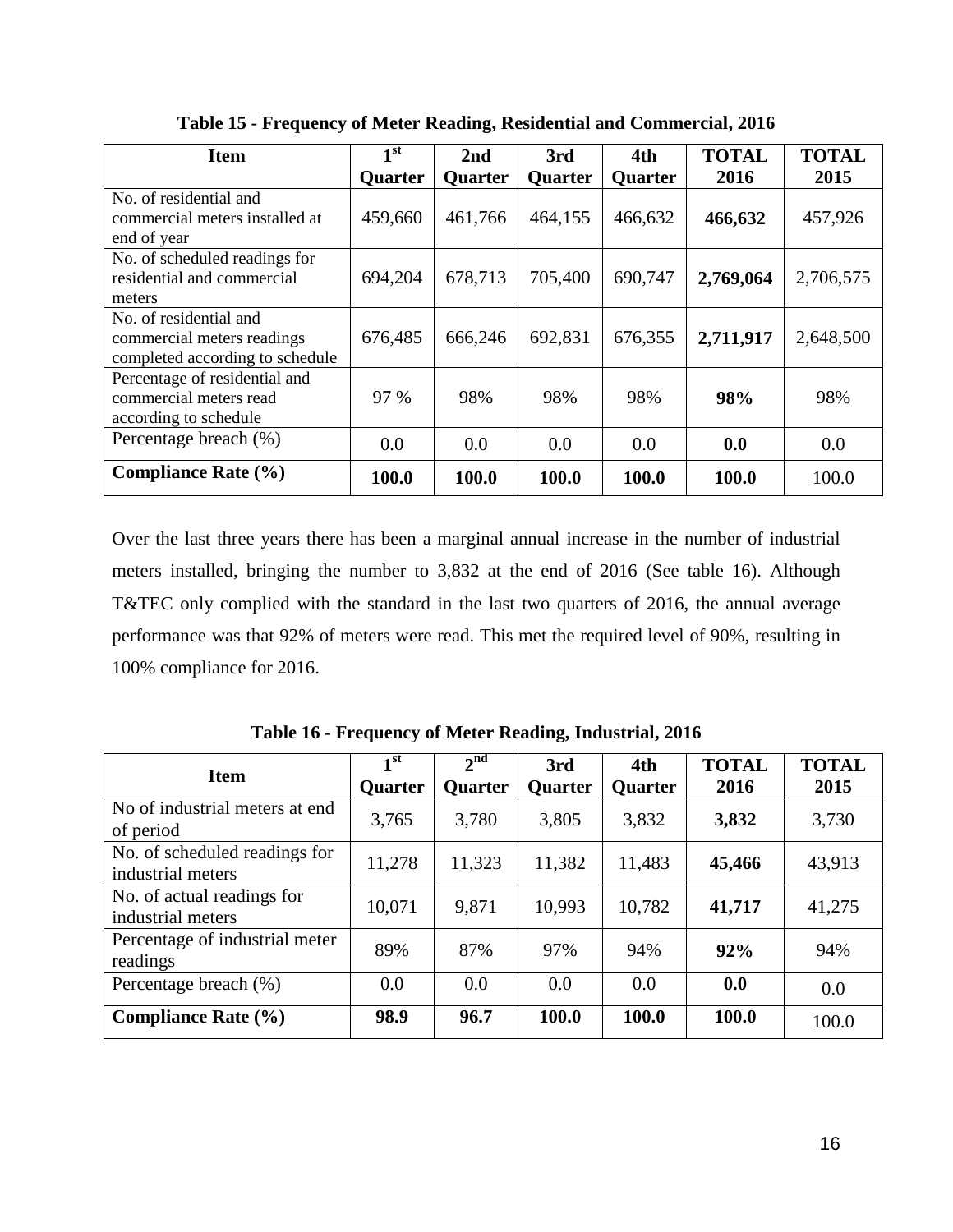#### <span id="page-25-0"></span>**OES 2: Billing Punctuality.**

T&TEC's customers are billed by cycles in each of its five Distribution Areas. Bills are mailed to the customers in the respective cycles after the meters have been read or estimated according to the schedule. This standard seeks to ensure timely billing and requires that 98% of all bills be mailed to customers within ten working days after meter reading or estimation.

T&TEC managed to mail more than 98% of the bills within the stipulated time frame only during the second quarter. Thus the annual compliance rate under this standard was 90.2% (See table 17).

<span id="page-25-2"></span>

| <b>Item</b>                                                        | 1 <sup>st</sup> | $2^{nd}$       | $\overline{3}^{\text{rd}}$ | $4^{\text{th}}$ | <b>TOTAL</b> | <b>TOTAL</b> |
|--------------------------------------------------------------------|-----------------|----------------|----------------------------|-----------------|--------------|--------------|
|                                                                    | <b>Quarter</b>  | <b>Quarter</b> | <b>Quarter</b>             | <b>Quarter</b>  | 2016         | 2015         |
| No. of meters read and<br>estimated                                | 686,556         | 676,117        | 703,824                    | 687,137         | 2,753,634    | 2,689,126    |
| of bills not mailed<br>No.<br>within 10 working days               | 154,462         | 2,160          | 83,691                     | 79,902          | 320,215      | $\theta$     |
| No. of bills mailed within<br>10 working days                      | 532,794         | 673,957        | 620,133                    | 607,235         | 2,433,419    | 2,689,126    |
| Percentage of bills mailed<br>working days<br>within 10<br>$(\% )$ | 79%             | 99.7%          | 88%                        | 88%             | 88%          | 100          |
| Percentage breach (%)                                              | 21.9            | 0.0            | 10.1                       | 9.8             | 9.8          | 0.0          |
| <b>Compliance Rate (%)</b>                                         | 78.1            | 100.0          | 89.9                       | 90.2            | 90.2         | 100.0        |

**Table 17 - Billing Punctuality, 2016**

#### <span id="page-25-1"></span>**OES 3: Responding to Meter Problems**

Overall Standard, OES 3 emphasizes that properly functioning meters are important for accurately registering a customer's consumption. This standard requires that T&TEC responds to customers' meter problems within 10 working days 95% of the time, either by visit or with a substantive response.

There were 1,242 reports of meter problems received in 2016 as shown in table 18. Seventythree of these were not responded to within 10 working days, resulting in an average compliance of 99.1% for 2016.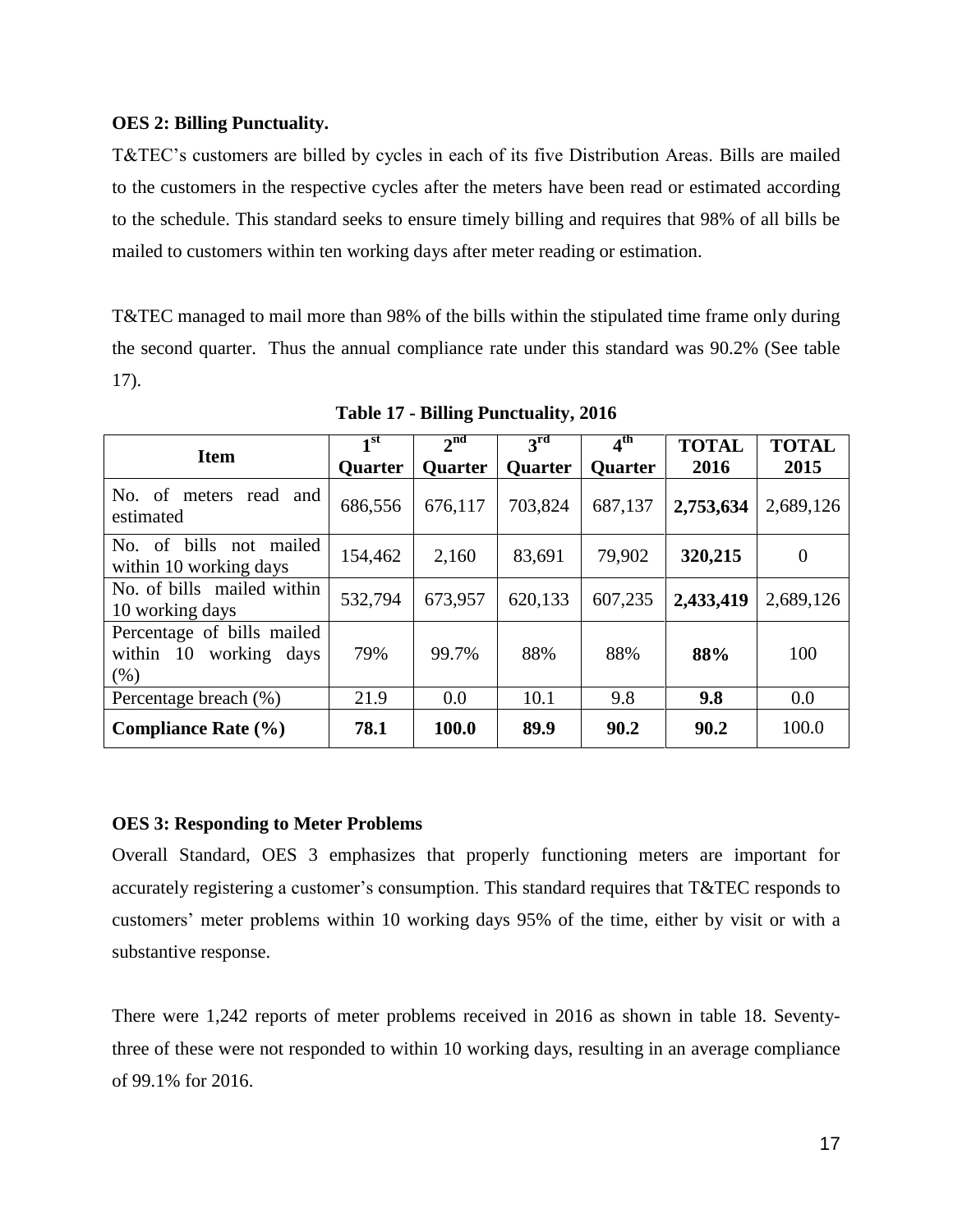<span id="page-26-1"></span>

| <b>Item</b>                                                          | 1 <sup>st</sup><br><b>Quarter</b> | $2^{nd}$<br>Quarter | 3 <sup>rd</sup><br>Quarter | $4^{\rm th}$<br><b>Quarter</b> | <b>TOTAL</b><br>2016 | <b>TOTAL</b><br>2015 |
|----------------------------------------------------------------------|-----------------------------------|---------------------|----------------------------|--------------------------------|----------------------|----------------------|
| No. of meter problems reported                                       | 365                               | 262                 | 314                        | 301                            | 1,242                | 2,140                |
| No. of meters problems not<br>responded to within 10 working<br>days | 28                                | 5                   | 21                         | 19                             | 73                   | 217                  |
| Percentage responded to within 10<br>working days $(\%)$             | 92%                               | 98%                 | 93%                        | 94%                            | 94%                  | 90                   |
| Percentage breach (%)                                                | 2.8                               | 0.0                 | 1.8                        | 1.4                            | 0.9                  | 5.3                  |
| Compliance Rate $(\% )$                                              | 97.2                              | 100.0               | 98.2                       | 98.6                           | 99.1                 | 94.7                 |

**Table 18 - Response to Meter Problems, 2016**

#### <span id="page-26-0"></span>**OES 4: Prior Notice of Planned Outages.**

T&TEC routinely performs maintenance or repair work on the transmission and distribution system, which may involve the interruption of supply. This standard requires T&TEC to give at least three days advance notice of planned outages to customers as a courtesy for the inconveniences that might arise.

There were 1,084 planned outages for the year. Of these, 86 were planned outages for which three days advance notice was not given. T&TEC's performance worsened from 2015, with the average compliance rate decreasing from 96.9% to 92.1% in 2016 (See table 19). However, there were only 7 occasions when the duration of the planned outages exceeded the scheduled time.

<span id="page-26-2"></span>

| <b>Item</b>                                                                   | 1 <sup>st</sup><br><b>Quarter</b> | 2 <sup>nd</sup><br><b>Quarter</b> | 3 <sup>rd</sup><br><b>Quarter</b> | 4 <sup>th</sup><br><b>Quarter</b> | <b>TOTAL</b><br>2016 | <b>TOTAL</b><br>2015 |
|-------------------------------------------------------------------------------|-----------------------------------|-----------------------------------|-----------------------------------|-----------------------------------|----------------------|----------------------|
| No. of planned outages                                                        | 256                               | 299                               | 268                               | 261                               | 1,084                | 1,482                |
| No. of planned outages for which 3<br>days advance notice was not given       | 15                                | 23                                | $\overline{A}$                    | 44                                | 86                   | 46                   |
| Percentage Breach (%)                                                         | 5.9                               | 7.7                               | 1.5                               | 16.9                              | 7.9                  | 3.1                  |
| Compliance Rate $(\% )$                                                       | 94.1                              | 92.3                              | 98.5                              | 83.1                              | 92.1                 | 96.9                 |
| No. of occasions the duration of<br>planned outage exceeded specified<br>time | $\Omega$                          | $\overline{0}$                    | 7                                 | $\Omega$                          | 7                    | 28                   |

**Table 19 - Notice of Planned Outages, 2016**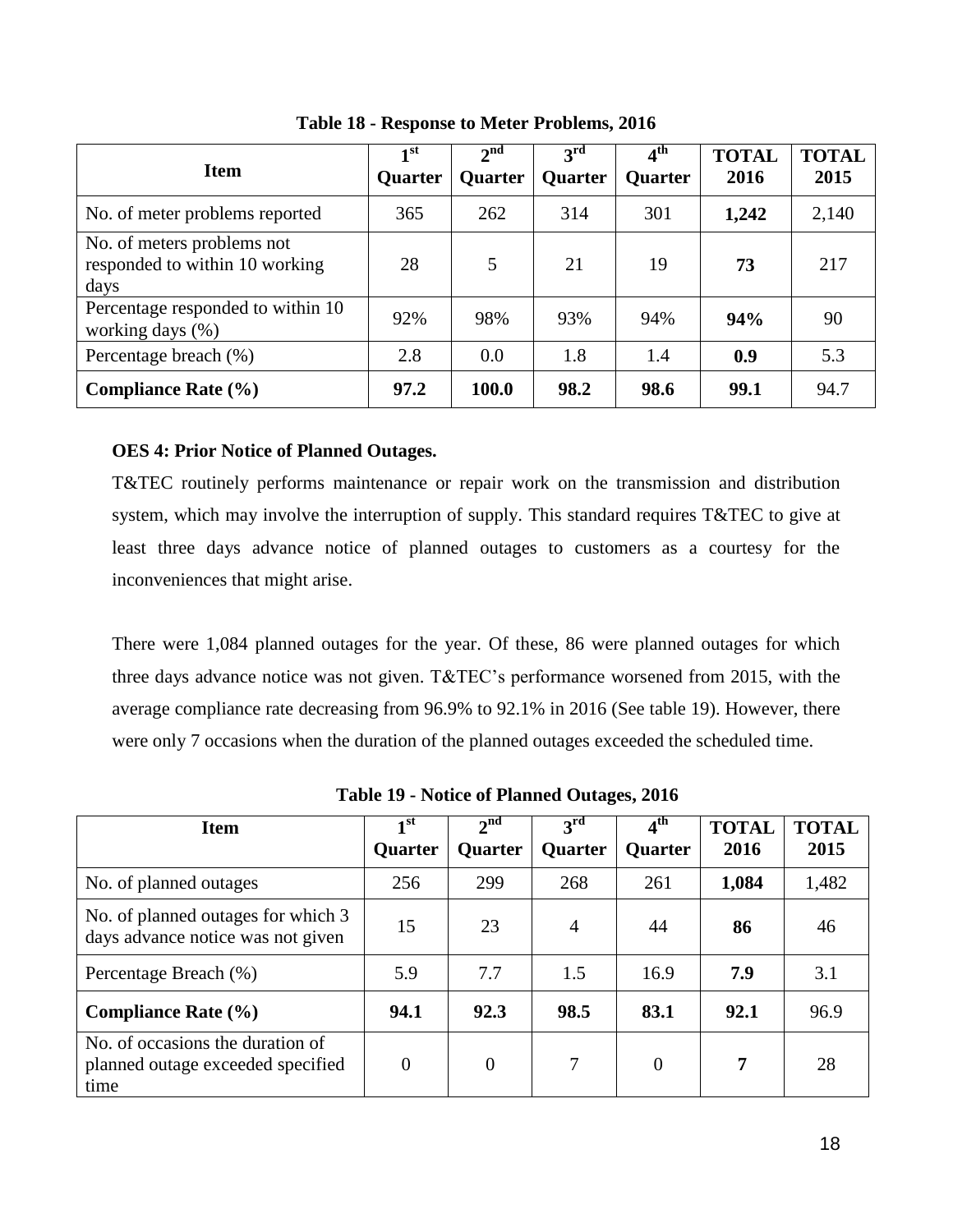#### <span id="page-27-0"></span>**OES 5: Street Lights Maintenance**

OES 5 requires T&TEC to repair 100% of failed streetlights (except highway lights) under its control, within seven working days after receiving notification. T&TEC is also required to establish a monthly schedule to monitor highway lighting and must repair 100% of failed highway lighting within fourteen days after surveyed or reported failure.

There were 22,031 reports of failed street lights in 2016, of which T&TEC was able to repair 29.9% of them within the specified time frame (See table 20). T&TEC reported having challenges with material quality and human resources, beginning in 2015 and continuing into 2016. This resulted in OES 5 being the standard with the worst performance, far below acceptable/desirable level. The RIC intends to further engage T&TEC in this matter since this performance is directly linked to the safety and overall welfare of the general public.

<span id="page-27-1"></span>

| <b>Item</b>                                                          | 1 <sup>st</sup><br><b>Quarter</b> | 2 <sup>nd</sup><br><b>Quarter</b> | $\mathbf{a}^{\text{rd}}$<br><b>Quarter</b> | 4 <sup>th</sup><br><b>Quarter</b> | <b>TOTAL</b><br>2016 | <b>TOTAL</b><br>2015 |
|----------------------------------------------------------------------|-----------------------------------|-----------------------------------|--------------------------------------------|-----------------------------------|----------------------|----------------------|
| No. of failed street lights<br>reported                              | 4,398                             | 5,383                             | 5,937                                      | 6,313                             | 22,031               | 28,531               |
| No. of failed street lights not<br>repaired within 7 working<br>days | 2,549                             | 3,807                             | 4,817                                      | 4,217                             | 15,444               | 16,972               |
| Percentage breach (%)                                                | 57.9                              | 70.7                              | 81.1                                       | 67.7                              | 70.1                 | 59.5                 |
| Compliance Rate $(\% )$                                              | 42.1                              | 29.3                              | 18.9                                       | 32.3                              | 29.9                 | 40.5                 |

**Table 20 - Street Lights Maintenance, 2016**

There were 50% fewer reports of highway light failures, with the numbers declining from 1,898 in 2015 to 942 in 2016. The annual compliance rate for repairs to highway lights was 89.6% in 2016, in which 98 of these fixtures were not repaired within 14 working days (See table 21).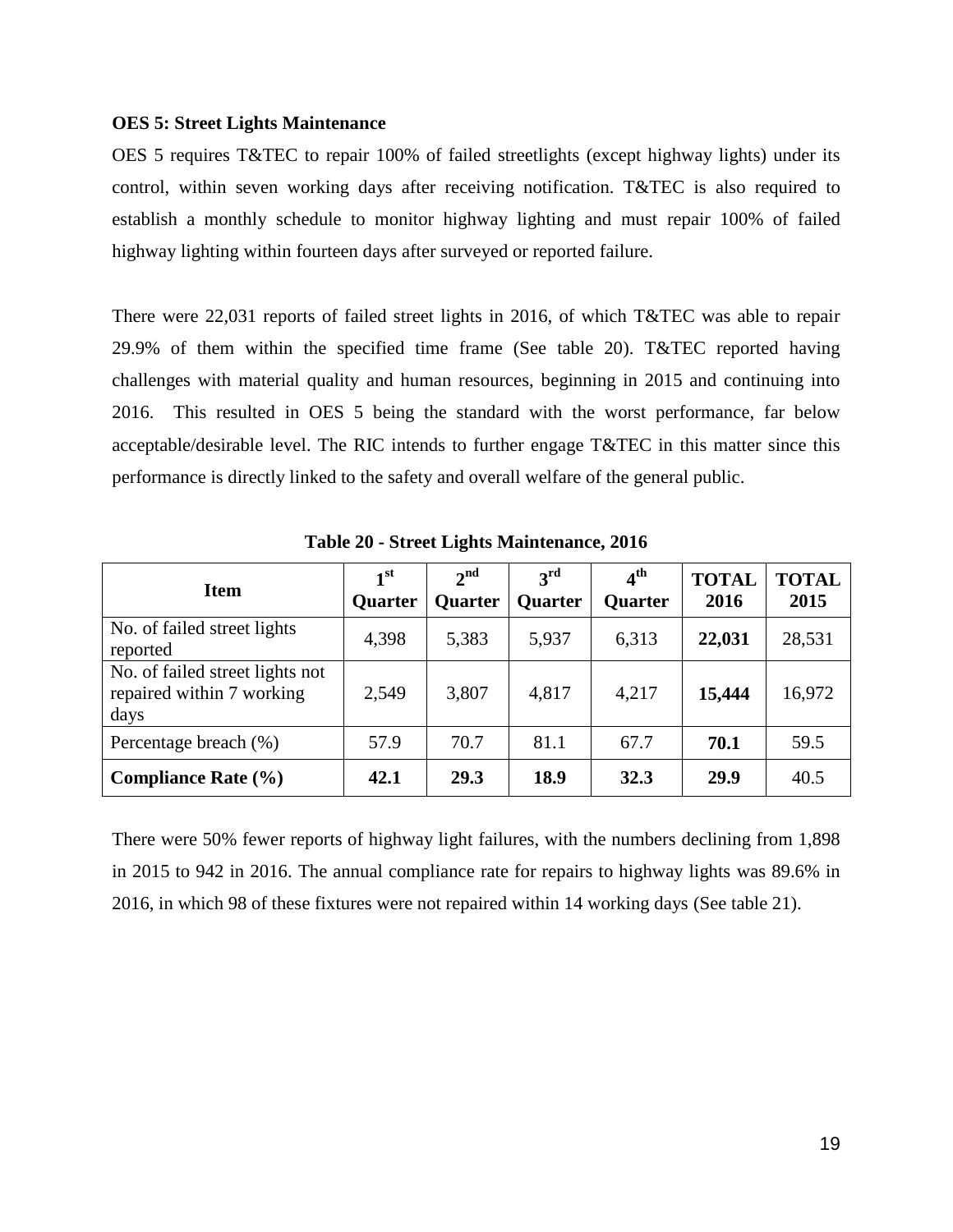<span id="page-28-1"></span>

| <b>Item</b>                                                            | $\mathbf{1}^{\mathrm{st}}$<br><b>Quarter</b> | $2^{\text{nd}}$<br><b>Quarter</b> | $3^{\rm rd}$<br><b>Quarter</b> | $4^{\text{th}}$<br><b>Quarter</b> | <b>TOTAL</b><br>2016 | <b>TOTAL</b><br>2015 |
|------------------------------------------------------------------------|----------------------------------------------|-----------------------------------|--------------------------------|-----------------------------------|----------------------|----------------------|
| No. of failed highway lights<br>reported                               | 242                                          | 296                               | 202                            | 202                               | 942                  | 1,898                |
| No. of failed highway lights<br>not repaired within 14<br>working days | 49                                           | 49                                | $\overline{0}$                 | 0                                 | 98                   | 219                  |
| Percentage breach (%)                                                  | 20.2                                         | 16.6                              | 0.0                            | 0.0                               | 10.4                 | 11.5                 |
| <b>Compliance Rate (%)</b>                                             | 79.8                                         | 83.4                              | 100.0                          | 100.0                             | 89.6                 | 88.5                 |

**Table 21 - Highway Lights Maintenance, 2016**

#### <span id="page-28-0"></span>**OES 6: Response to Customer's written Complaints/Requests**

This standard is intended to improve the service provider's response to customer's written complaints/requests. Under OES 6, T&TEC is required to:

- (a) Respond to written complaints within10 working days, and
- (b) Communicate the final position within 30 working days thereafter.

The breaches for each aspect of this standard are shown in table 22. T&TEC received 318 written complaints/requests during 2016, and was unable to respond to 12 of them within 10 working days. This resulted in an annual compliance rate of 96.2%. With respect to having the final position communicated within 30 working days, T&TEC's performance showed marginal improvement, with the average compliance rate increasing from 45.9% in 2015 to 54.1% in 2016.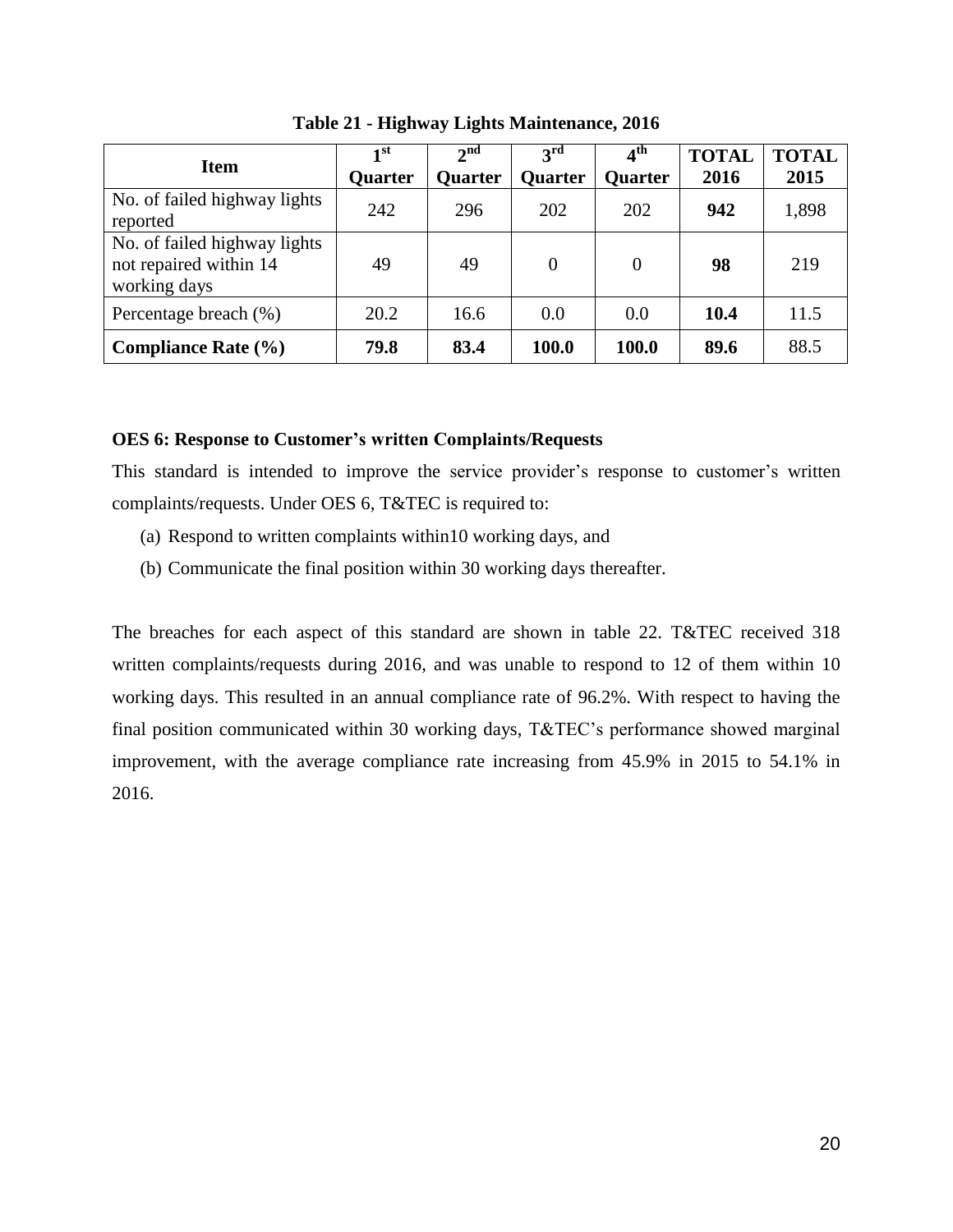<span id="page-29-1"></span>

| <b>Item</b>                                                                                                            | 1 <sup>st</sup> | 2 <sup>nd</sup> | 3 <sup>rd</sup> | 4 <sup>th</sup> | <b>TOTAL</b> | <b>TOTAL</b> |
|------------------------------------------------------------------------------------------------------------------------|-----------------|-----------------|-----------------|-----------------|--------------|--------------|
|                                                                                                                        | Quarter         | Quarter         | Quarter         | Quarter         | 2016         | 2015         |
| No. of written<br>complaints/requests received                                                                         | 45              | 90              | 102             | 81              | 318          | 218          |
| No. of written<br>complaints/requests not<br>responded to within 10 working<br>days (breach)                           | $\theta$        | $\overline{4}$  | $\mathbf{1}$    | $\overline{7}$  | 12           | 40           |
| Percentage Breach (%)                                                                                                  | 0.0             | 4.4             | 1.0             | 8.6             | 3.8          | 18.3         |
| <b>Compliance Rate (%)</b>                                                                                             | 100.0           | 95.6            | 99.0            | 91.4            | 96.2         | 81.7         |
| No. of written<br>complaints/requests not<br>communicated to with final<br>position within 30 working days<br>(breach) | 27              | 27              | 62              | 31              | 146          | 118          |
| Percentage Breach (%)                                                                                                  | 60.0            | 30.0            | 59.8            | 38.3            | 45.9         | 54.1         |
| <b>Compliance Rate (%)</b>                                                                                             | 40.0            | 70.0            | 40.2            | 61.7            | 54.1         | 45.9         |

**Table 22 - Response to Customer's written Complaints/Requests, 2016**

# <span id="page-29-0"></span>**OES 7: Notifying customer of receipt of claim under Guaranteed Standard GES 1**

This standard requires T&TEC to notify 100% of customers within ten working days of receipt of a claim under guaranteed standard GES 1. There were 33 claims submitted for breaches of GES 1, and all customers were notified.

<span id="page-29-2"></span>

| <b>Item</b>                                              | $\mathbf{1}^{\mathrm{st}}$<br><b>Quarter</b> | 2 <sup>nd</sup><br><b>Quarter</b> | 3 <sup>rd</sup><br><b>Quarter</b> | 4 <sup>th</sup><br><b>Quarter</b> | <b>TOTAL</b><br>2016 | <b>TOTAL</b><br>2015 |
|----------------------------------------------------------|----------------------------------------------|-----------------------------------|-----------------------------------|-----------------------------------|----------------------|----------------------|
| No. of claims made under GES1                            | $\theta$                                     | 6                                 | 14                                | 13                                | 33                   |                      |
| No. of claims not acknowledged<br>within 10 working days | $\Omega$                                     | $\overline{0}$                    | $\theta$                          | $\Omega$                          | 0                    | $\theta$             |
| Percentage Breach (%)                                    | 0.0                                          | 0.0                               | 0.0                               | 0.0                               | 0.0                  | 0.0                  |
| Compliance Rate $(\% )$                                  | 100.0                                        | 100.0                             | 100.0                             | 100.0                             | 100.0                | 100.0                |

**Table 23 - Customer Claim Notification, 2016**

N/A – Not Applicable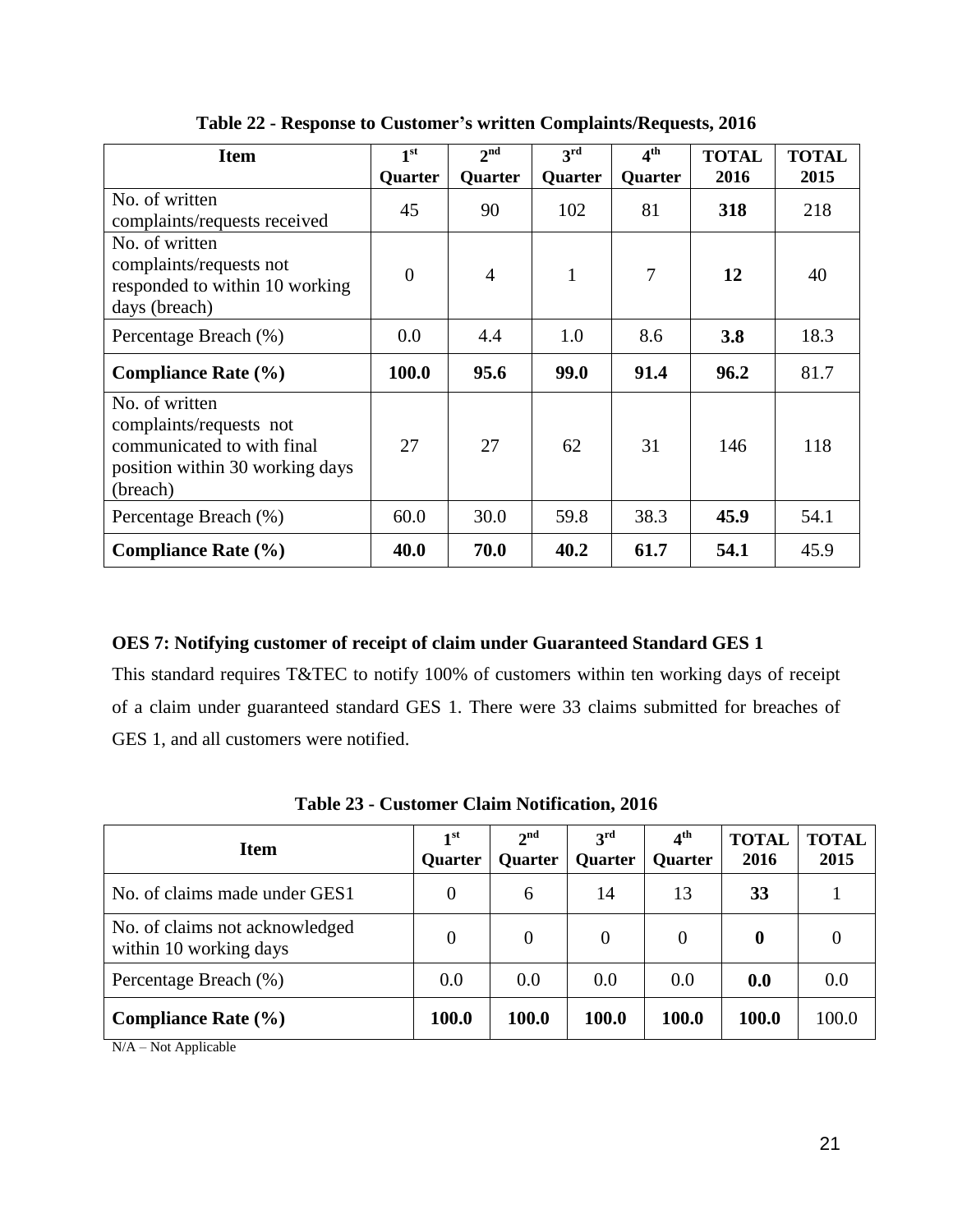### <span id="page-30-0"></span>**SECTION 5 SUMMARY AND CONCLUSION**

#### <span id="page-30-1"></span>5.1 Guaranteed Standards

The Guaranteed Standards Scheme was designed to encourage T&TEC to focus on improving the quality of service delivered in the specified areas. This is broadly comparable to similar schemes used in other jurisdictions. In many areas, T&TEC's performance was maintained at previous levels as evidenced by the compliance rates. However, restoration time worsened, as evidenced by the significant increase in the number of breaches from 1,524 in 2015 to 5,726 in 2016. While there were fewer unplanned outages in 2016, examination of the significant increase in the number of breaches in GES 1 is attributed to severe inclement weather in July and August.

It is also the first time since the implementation of the standards that as many as 33 claims were made under GES 1; all of which received compensatory payments. Of the remaining 80 breaches that were eligible for automatic compensation, T&TEC made 35 payments to customers. The commissioning of the Outage Management System (OMS) module of the Advanced Metering Infrastructure (AMI), will facilitate the identification of all breaches occurring under GES 1, and the automatic compensation to affected customers. As a first step towards this, a pilot project was implemented during the fourth quarter of 2016. The QSS will also address the delays in new connections.

The breaches and compliance rates are shown in table 24.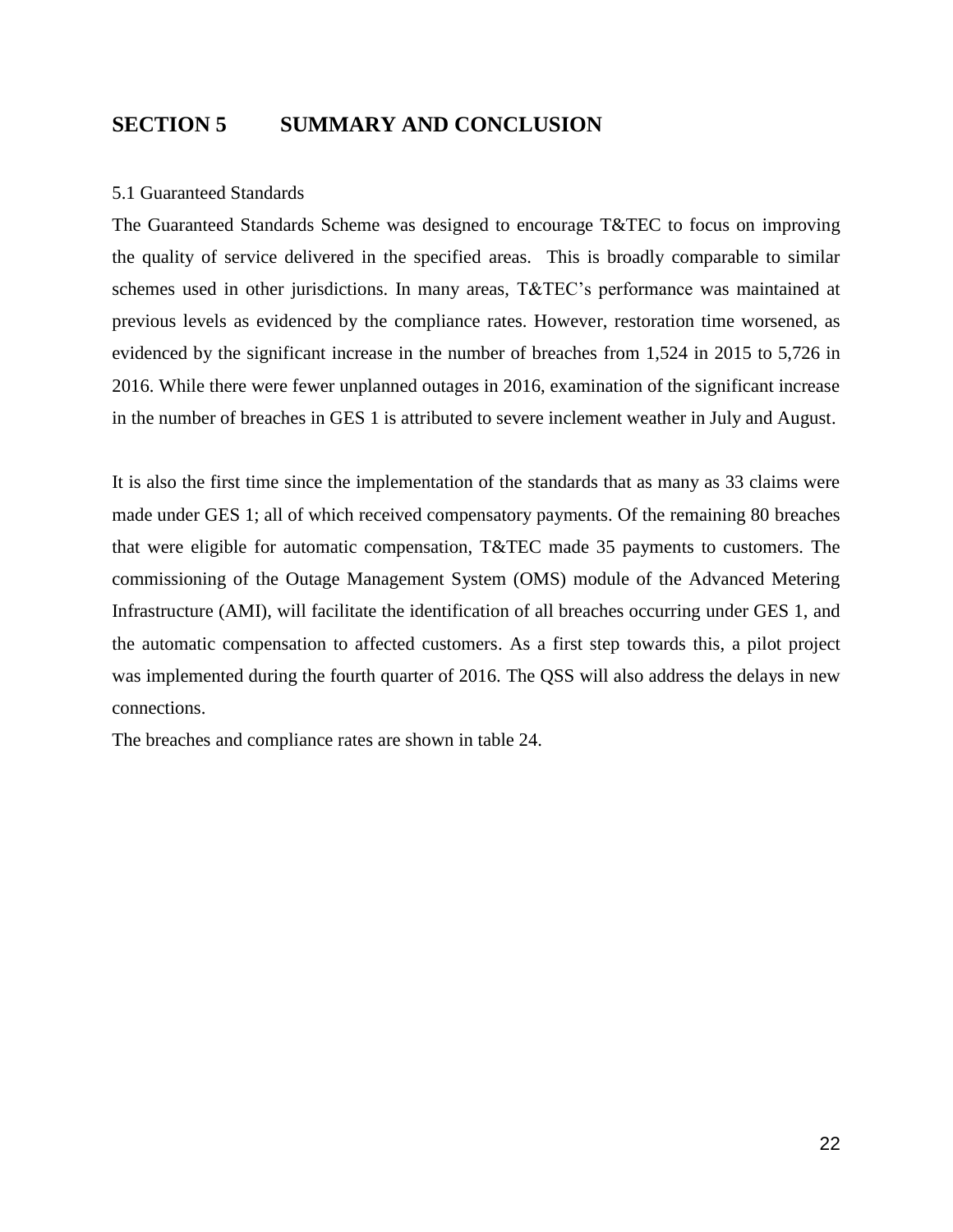<span id="page-31-1"></span>

| <b>Standard</b>                                                                                           |                 |                | <b>Total Number of</b><br><b>Breaches</b> |       | <b>Compliance Rates</b> |  |  |
|-----------------------------------------------------------------------------------------------------------|-----------------|----------------|-------------------------------------------|-------|-------------------------|--|--|
|                                                                                                           |                 | 2016           | 2015                                      | 2016  | 2015                    |  |  |
| GES 1 – Response and Restoration Times of<br>Supply after unplanned outages on the<br>distribution system | 5,726           | 1,524          | 99.64                                     | 99.90 |                         |  |  |
| $GES 2 - Billing$                                                                                         | Residential     | 21             | 5                                         | 99.80 | 99.96                   |  |  |
| Punctuality                                                                                               | Non-residential | $\mathbf{1}$   | 3                                         | 98.10 | 96.90                   |  |  |
| GES 3 – Reconnection after Payment of<br>overdue amount/ agreement                                        | 12              | 11             | 99.95                                     | 99.96 |                         |  |  |
| GES 4 – Making and Keeping Appointments                                                                   |                 | $\overline{0}$ | $\Omega$                                  | 100.0 | 100.0                   |  |  |
| $GES 5$ – Investigation of                                                                                | Response        | 1              | $\overline{4}$                            | 99.97 | 99.86                   |  |  |
| <b>Voltage Complaints</b>                                                                                 | Rectification   | 6              | 7                                         | 98.7  | 99.5                    |  |  |
| $GES_6 -$ Responding to billing and payment<br>queries                                                    |                 | $\Omega$       | $\theta$                                  | 100.0 | 100.0                   |  |  |
| GES7- New connection of supply                                                                            | 14              | 18             | 99.9                                      | 99.9  |                         |  |  |
| GES8 – Payments owed                                                                                      | Residential     | 25             | 1                                         | 0.0   | 0.0                     |  |  |
| under guaranteed<br>standards                                                                             | Non-residential | N/A            | N/A                                       | N/A   | N/A                     |  |  |

**Table 24 - Summary of Compliance – Guaranteed Standards, 2016**

N/A – Not Applicable

# <span id="page-31-0"></span>**5.2 Summary of Performance - Overall Standards**

Generally, T&TEC's performance under the overall standards was varied. As occurred in previous years, performance under OES 1 (Frequency of Meter Reading), and OES 7 (Notifying Customers of Receipt of Claim under Guaranteed Standard GES 1) achieved full compliance. There was marginal improvement in the performance under OES 3 (Responding to Meter Problems) and OES 6 (Response to Customer Queries/Requests (written)). However, there was a decline in performance under OES2 (Billing Punctuality), OES 4 (Prior Notice of Unplanned Outages) and 5 (Street Lights Maintenance). The RIC continues to hold discussions with T&TEC with the aim of improving the treatment of written complaints and the street light maintenance programs.

A summary of compliance rates under the overall standards, 2016 is presented in table 25**.**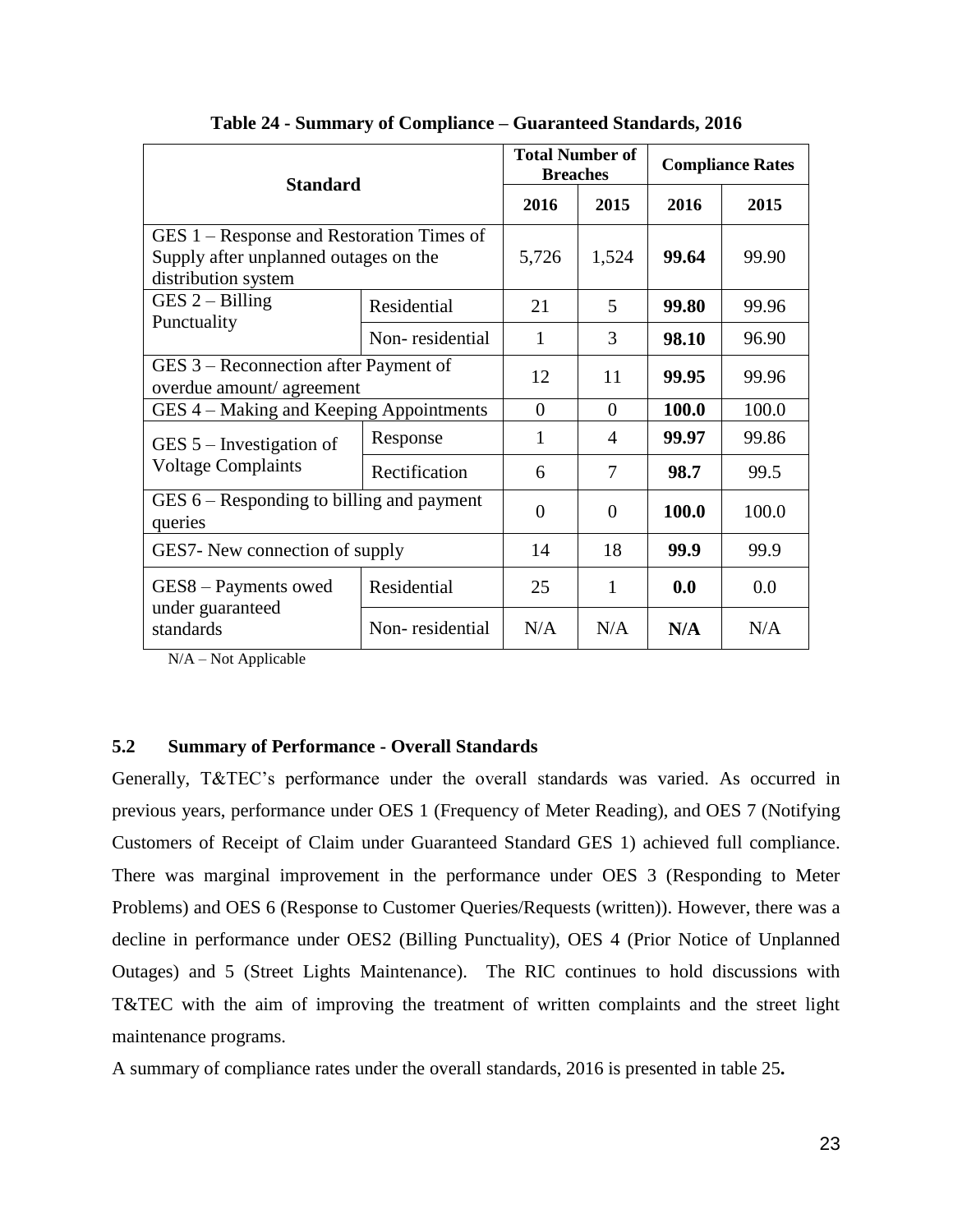<span id="page-32-0"></span>

|                                                                                  | <b>Compliance Rates %</b>         |                      |       |
|----------------------------------------------------------------------------------|-----------------------------------|----------------------|-------|
| <b>Standard</b>                                                                  | <b>TOTAL</b><br>2016              | <b>TOTAL</b><br>2015 |       |
| $OES 1$ – Frequency of                                                           | Industrial                        | 100.0                | 100.0 |
| Meter Reading                                                                    | <b>Residential and Commercial</b> | 100.0                | 100.0 |
| $DES 2 - Billing Punctuality$                                                    |                                   | 90.2                 | 100.0 |
| $OES_3$ – Responding to meter problems                                           | 99.1                              | 94.7                 |       |
| OES 4 – Prior Notice Of Planned Outages                                          |                                   | 92.1                 | 96.9  |
|                                                                                  | <b>Street Lights</b>              | 29.9                 | 40.5  |
| $DES 5 - Street Lights$<br>Maintenance                                           | <b>Highway Lights</b>             | 89.6                 | 88.5  |
| $DES 6 - Response to$<br>Customer Queries/                                       | <b>Initial Response</b>           | 96.2                 | 81.7  |
| Requests (written)                                                               | <b>Final Position</b>             | 54.1                 | 45.9  |
| OES 7 – Notifying Customer of Receipt of Claim<br>under Guaranteed Standard GES1 | 100.0                             | N/A                  |       |

# **Table 25 - Summary of Compliance – Overall Standards, 2016**

N/A – Not Applicable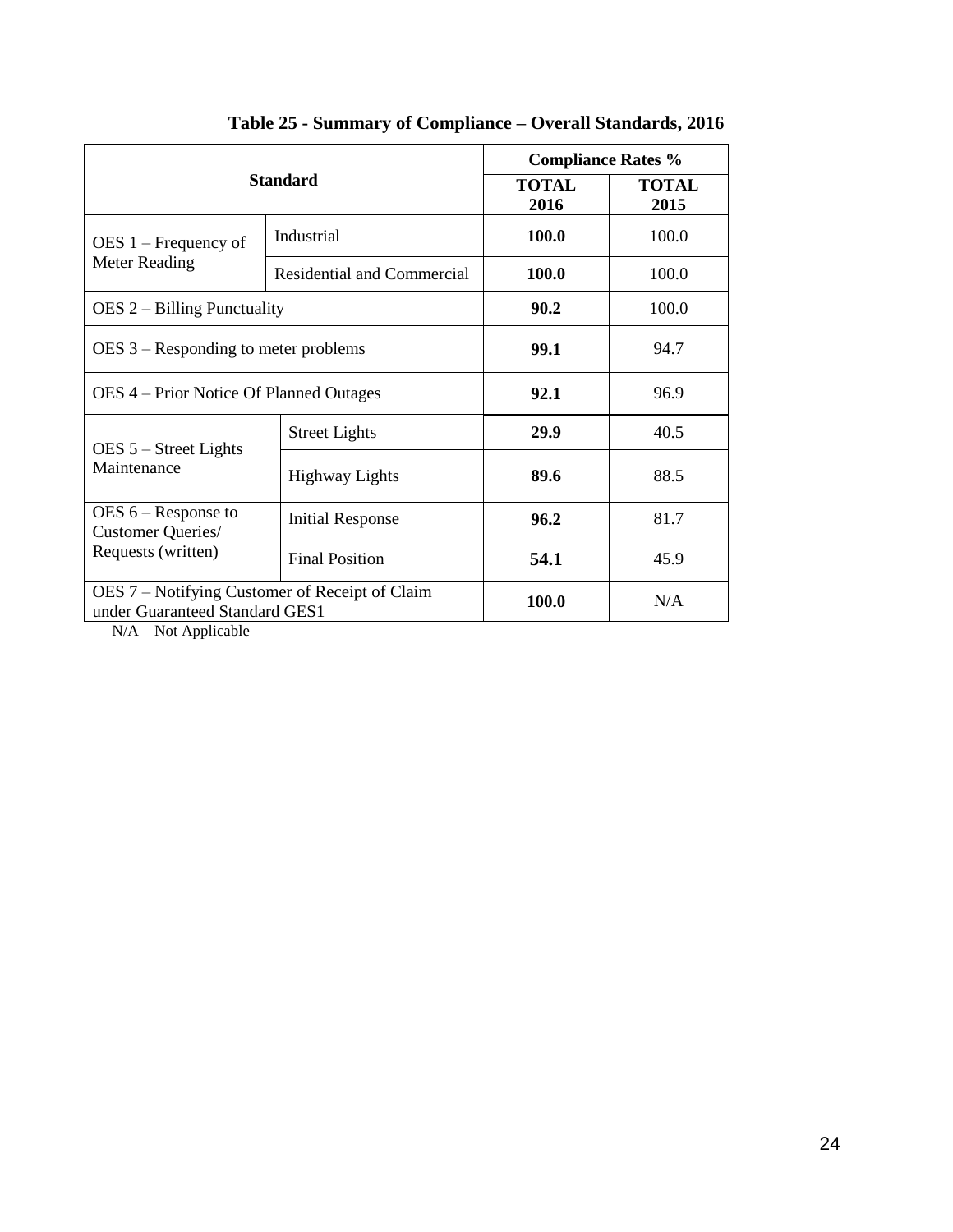# APPENDIX 1

Table A1 presents a description of the Guaranteed Standards, the required performance units, and the compensatory payment levels for each standard.

<span id="page-33-0"></span>

| <b>Code</b>      | <b>Service</b><br><b>Description</b>                                                               | <b>Performance</b><br><b>Measure</b>                                                   | <b>Required</b><br><b>Performance</b><br><b>Units</b>                                | <b>Payments per</b><br><b>Customers</b> *                                                                                                  |
|------------------|----------------------------------------------------------------------------------------------------|----------------------------------------------------------------------------------------|--------------------------------------------------------------------------------------|--------------------------------------------------------------------------------------------------------------------------------------------|
| GES <sub>1</sub> | Restoration of supply after<br>unplanned outage on the<br>distribution system.                     | Time for restoration of supply to<br>affected customers                                | Within 10 hours                                                                      | \$60 (residential)<br>\$600 (non-<br>residential)<br>For each further<br>12 hr period \$60<br>(residential)<br>\$600 (non-<br>residential) |
| GES <sub>2</sub> | <b>Billing Punctuality .Time</b><br>for first bill to be mailed<br>after service connection.       | Time for first bill to be mailed<br>after service connection:<br>(a) Residential       | 60 days                                                                              | \$50 for both<br>residential and<br>non-residential                                                                                        |
| GES <sub>3</sub> | Reconnection of service<br>after payment of overdue<br>amounts or agreement on<br>payment schedule | (b) Non-Residential<br>Time to restore supply after<br>payment is made (All customers) | 30 days<br>Within 24 hours                                                           | Refund of<br>reconnection fee<br>for both<br>residential and<br>non-residential                                                            |
| GES4             | Making and keeping<br>appointments                                                                 | Where required, appointments<br>will be made on a morning or<br>afternoon basis        | 24 hours notice of<br>inability to keep an<br>appointment with<br>customers.         | \$50 for both<br>residential and<br>non-residential                                                                                        |
| GES5             | <b>Investigation of Voltage</b><br>Complaints                                                      | Time to visit, correct problem and<br>notify affected customers                        | Within 24 hours,<br>Correct within 15<br>working days.                               | \$50 (residential)<br>\$600 (non-<br>residential)                                                                                          |
| GES <sub>6</sub> | Responding to billing and<br>payment queries                                                       | Provide a substantive reply                                                            | Within 15 working<br>days                                                            | \$50 for both<br>residential and<br>non-residential                                                                                        |
| GES7             | New Connection of<br>supply                                                                        | Service drop and meter to be<br>installed                                              | Within 3 working<br>days                                                             | \$50 for both<br>residential and<br>non-residential                                                                                        |
| GES8             | Payments owed under<br>guaranteed standards                                                        | Time to credit compensatory<br>payment.                                                | Within 30 working<br>days for non-<br>residential and 60<br>days for<br>residential. | \$50 for both<br>residential and<br>non-residential                                                                                        |

**Table A1 - Guaranteed Standards**